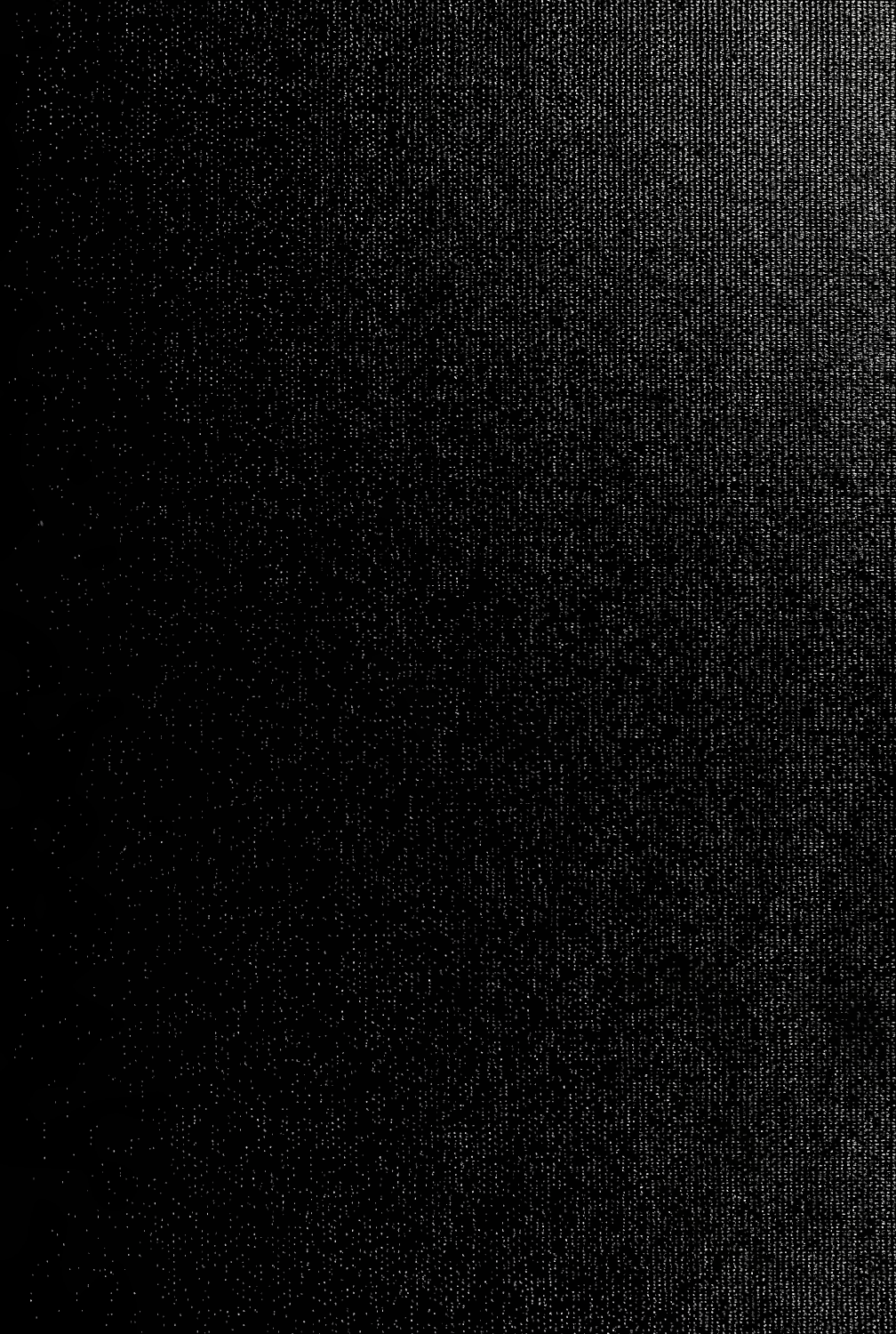| イン・リート くしゃく ていくしょう しゃくしんき     |  |
|-------------------------------|--|
| )                             |  |
| <b>CHAPTER CERTS ENGINEER</b> |  |
| <br> <br>                     |  |
| (ハハトバー)                       |  |

| Aggregated<br>Votes                                 | Constitution<br>Baldwin and Castle | $\%$                                                | Libertarian<br>Barr and Root    | %                                            | Republican<br>ailed hae aieOoM                                 | $\%$                                                     | Green-Rainbow<br>McKinney and Clemente | %                                                   | <b>1</b> uəbaəqenl<br>Nader and Gonzalez           | %                                            | Democratic<br>asbi& bas smadO                       | %                                                 | All Others  | %                                              | Blanks                                     | $\%$                                                                          | Total Votes Cast                                                                         |
|-----------------------------------------------------|------------------------------------|-----------------------------------------------------|---------------------------------|----------------------------------------------|----------------------------------------------------------------|----------------------------------------------------------|----------------------------------------|-----------------------------------------------------|----------------------------------------------------|----------------------------------------------|-----------------------------------------------------|---------------------------------------------------|-------------|------------------------------------------------|--------------------------------------------|-------------------------------------------------------------------------------|------------------------------------------------------------------------------------------|
| BARNSTABLE<br>BRISTOL<br><b>DUKES </b><br>BERKSHIRE | 88878                              | $0.15%$<br>$0.23%$<br>$0.024%$<br>$0.015%$          | 8885564                         | 0.37%<br>0.37%<br>0.0.95%<br>0.0.0.0         | 55,694<br>14,675<br>15,442<br>157,129                          | $41.69%$<br>$42.34%$<br>$43.61%$<br>$45.02%$<br>$45.51%$ | <u>ក្ខ</u> ្លួន ខ្លួ                   | 0.16%<br>0.31%<br>0.027%<br>0.17%                   | ದ್ದ ಹಿತ್ತೆ ಹಿತ್ತೆ<br>ಗ್ರಾಂತ್ಷ ಹಿತ್ತೆ<br>ಗ್ರಾಂತ್ಷ ಕ | 0.30%<br>1.28%<br>1.0.88%<br>0.88%           | 208,976<br>74,264<br>49,558<br>146,861<br>7,913     | 74.42%<br>59.72%<br>74.59%<br>58.69%<br>55.59%    | 3558<br>577 | % % % % %<br>8.82% 3.44<br>0.0.0.0.0           | 2,609<br><b>5.3</b><br>បង្កុយ<br>ភូមិ ភូមិ | $\begin{array}{l} 1.00\% \\ 0.70\% \\ 0.53\% \\ 0.53\% \\ 0.03\% \end{array}$ | $\begin{array}{c} 133,600 \\ 66,593 \\ 245,912 \\ 10,609 \\ 156,071 \end{array}$         |
| FRANKLIN<br>HAMPSHIRE<br>MIDDLESEX<br>NANTUCKET     | $887048$<br>$7548$                 | $8888$<br>0.18%<br>0.0.14%                          | $87.858$<br>$3.58$              | $0.47%$<br>0.36%<br>0.42%<br>0.0.00          | 9,545<br>71,350<br>245,766<br>245,7663                         | %<br>8% 83%<br>85.8% 84%<br>85.83 89.84%                 | e <del>4</del> 4 4 1<br>R 4 4 4 1      |                                                     | ಕ್ಷ್ಣಾಕ್ಟ್ರಿಂತೆ<br>ಕ್ಷ್ಮಾಂತ್ರ<br>ಕ್ಷ್ಮಾಂತ್ರ        |                                              | 27,919<br>121,454<br>56,869<br>464,484<br>4,073     | 71.82%<br>61.00%<br>61.59%<br>68.98%              | 7888788     | $8888888$<br>$0.40988$<br>$0.5788$<br>$0.41\%$ |                                            | %89%<br>0.00%<br>0.0000<br>0.000                                              | $\begin{array}{c} 38,874 \\ 39,113 \\ 60,038 \\ 730,490 \\ 730,490 \\ 6,081 \end{array}$ |
| <b>TOTALS</b><br>NORFOLK<br>PLYMOUTH<br>SUFFOLK     | 88785<br>8888<br>4,971             | $0.14%$<br>$0.15%$<br>$0.11%$<br>$0.21%$<br>$0.16%$ | 1,392<br>969<br>1,816<br>13,189 | $0.43\%$<br>0.40%<br>0.39%<br>0.33%<br>0.50% | $136,841$<br>112,904<br>57,194<br>152,101<br>108,854<br>1,108, | 39.40%<br>44.89%<br>41.55%<br>41.55%<br>35.73%           | ទី<br>ទី១៤ ខែ<br>ទី១                   | $0.17%$<br>$0.15%$<br>$0.27%$<br>$0.21%$<br>$0.31%$ | 0<br>0<br>0<br>0<br>0<br>1<br>4<br>4<br>28,841     | $0.93\%$<br>0.85%<br>0.86%<br>0.66%<br>1.13% | 200,675<br>131,817<br>207,127<br>202,107<br>904,097 | $61.36\%$<br>57.77%<br>52.40%<br>76.52%<br>55.21% | 14,483      | 0.47%<br>0.57%<br>0.48%<br>0.44%<br>0.51%      | 82224<br>3244<br>21-02<br>22,010           | $0.71\%$<br>0.70%<br>0.68%<br>0.54%<br>0.67%                                  | ,995<br>347,354<br>251,539<br>270,673<br>366,048<br>3,102,                               |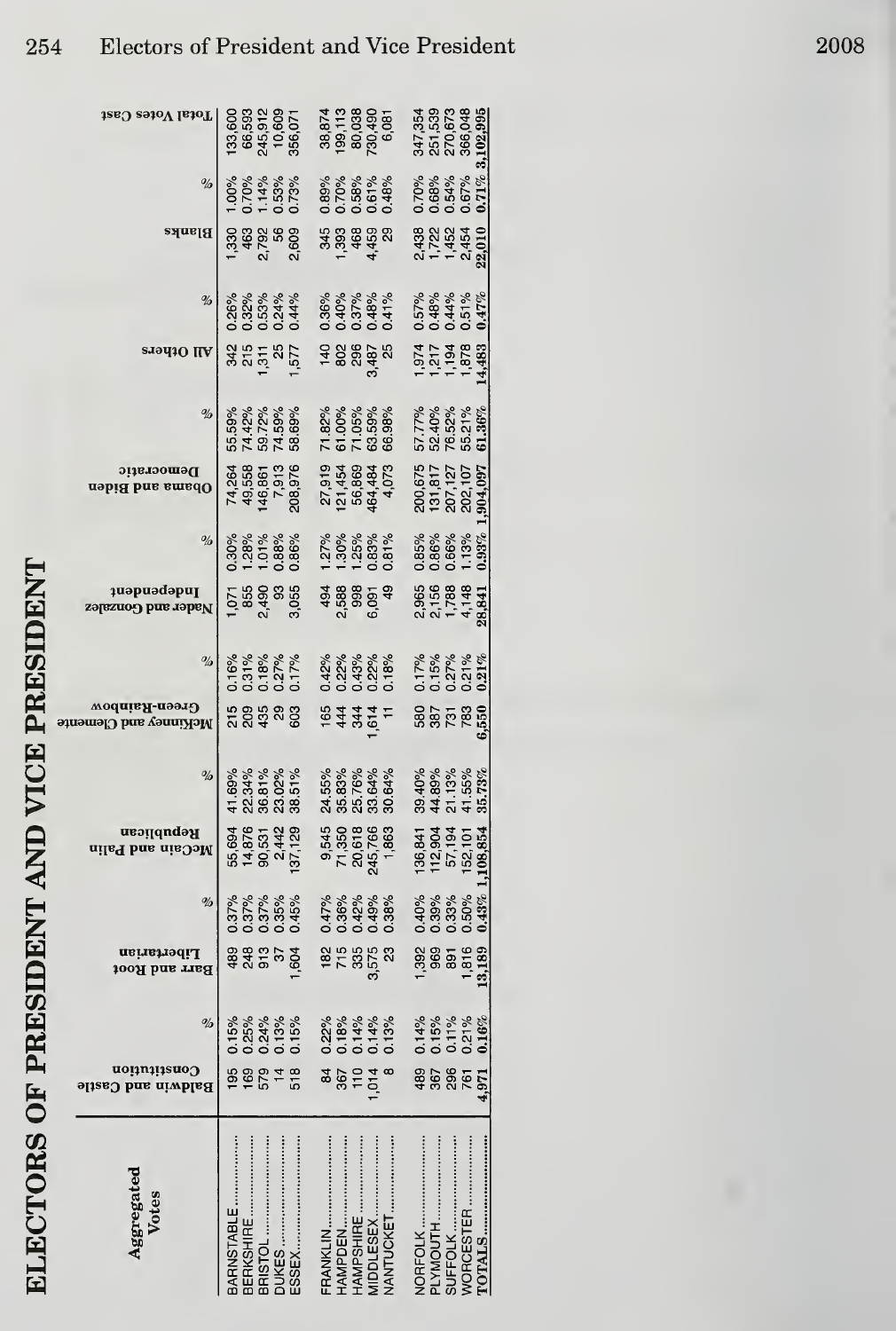$\mathbf{a}$ 

| Total Votes Cast                                              |                   |            |        |          | 826285 3264526 3264526<br>216865 3264516 3264516<br>22666 3364516 3264516  |         |        |         |         |         |              |                                |       |           |                  | .33,600    |  |
|---------------------------------------------------------------|-------------------|------------|--------|----------|----------------------------------------------------------------------------|---------|--------|---------|---------|---------|--------------|--------------------------------|-------|-----------|------------------|------------|--|
| Blanks                                                        |                   |            |        |          | <b>BRARS 19831</b> 84 198                                                  |         |        |         |         |         |              |                                |       |           |                  | 1,330      |  |
| All Others                                                    |                   |            |        |          | $428$ 28232                                                                |         |        |         |         |         |              | 57.548                         |       |           |                  | 342        |  |
| Democratic<br>Obama and Biden                                 |                   |            |        |          |                                                                            |         |        |         |         |         |              |                                |       |           |                  | 74,264     |  |
| Independent<br>Nader and Gonzalez                             |                   |            |        |          | ossest serge rænde                                                         |         |        |         |         |         |              |                                |       |           |                  | 1,071      |  |
| Green-Rainbow<br>McKinney and Clement                         |                   |            |        |          | ೞ೨೨೨ ನ ∞ದಿದ∞ ೫                                                             |         |        |         |         |         |              | 100046                         |       |           |                  | 215        |  |
| Republican<br>McCain and Palin                                |                   |            |        |          | H4004 HL999 HT40091 H40091<br>State Hours 2012-001<br>State Hours 2012-001 |         |        |         |         |         |              |                                |       |           |                  | 55,694     |  |
| Libertarian<br>Barr and Root                                  |                   |            |        |          | <b>Suder</b><br>Budge                                                      |         | 26234  |         |         |         |              | $2\degree$ $\degree$ $\degree$ |       |           |                  | 489        |  |
| $\,$ uom $\,$ intia $\,$ uo $\,$<br><b>Baldwin and Castle</b> |                   |            |        |          |                                                                            |         | agriph |         |         |         |              | $3 - 48$                       |       |           |                  | 195        |  |
|                                                               | BARNSTABLE COUNTY | Barnstable | Bourne | Brewster | Jennis<br>Chatham                                                          | Eastham |        | Harwich | Mashpee | Orleans | Provincetown | Sandwich                       | Truro | Wellfleet | ${\tt Yarmouth}$ | <br>TOTALS |  |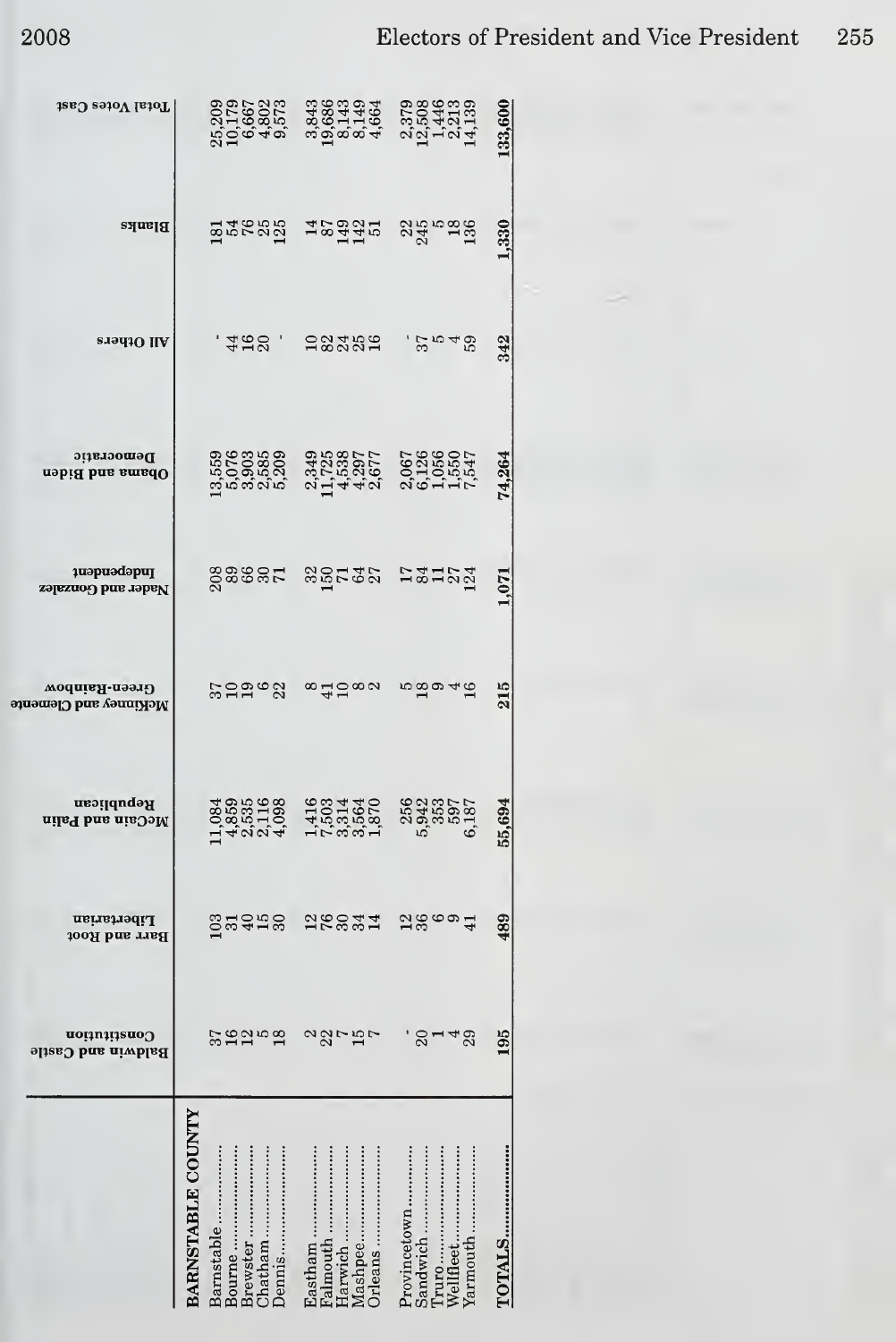|                                       | Constitution<br>Baldwin and Castle                | Libertarian<br>Barr and Root | Republican<br>McCain and Palin | Green-Rainbow<br>McKinney and Cleme | <b>Thdependent</b><br>Nader and Gonzalez | Democratic<br>Obama and Biden    |                         |                 | Total Votes Cast                      |
|---------------------------------------|---------------------------------------------------|------------------------------|--------------------------------|-------------------------------------|------------------------------------------|----------------------------------|-------------------------|-----------------|---------------------------------------|
|                                       |                                                   |                              |                                |                                     |                                          |                                  | <b>All Others</b>       | <b>Blanks</b>   |                                       |
| <b>BERKSHIRE COUNTY</b>               |                                                   |                              |                                |                                     |                                          |                                  |                         |                 |                                       |
| Alford<br>Adams                       | <b>H</b> anoa                                     | 16                           | <b>9975986</b><br>855988       | <b>10000</b>                        | $8 - 181$                                | 3,060<br>3,060<br>3,090<br>1,095 | $\mathbf{a}$            | 300022          |                                       |
| heshire<br>Becket                     |                                                   | ' က ယ လ                      |                                |                                     |                                          |                                  |                         |                 |                                       |
| Jlarksburg                            |                                                   |                              |                                |                                     |                                          |                                  |                         |                 |                                       |
| Jalton                                |                                                   |                              |                                | တလ                                  |                                          | $\mathbf{a}$                     |                         |                 |                                       |
| Florida<br>Egremont                   | $6 - 22$                                          |                              |                                |                                     |                                          |                                  | $\ddot{H}$              |                 |                                       |
| Freat Barrington<br>lancock           |                                                   | $\frac{60454}{50}$           | 91074<br>911452                | . ക പ                               | င္မွာ ထက္ရွိ က                           | 5587148<br>ကဲ                    |                         | ၜၗၐၛၜ           | 3,567<br>843073<br>3,758              |
| Hinsdale                              |                                                   | r                            |                                | က                                   |                                          |                                  |                         |                 |                                       |
| anesborough,<br>ee                    | 1041                                              | 4.71                         |                                |                                     |                                          |                                  |                         |                 | புப்பை                                |
| enox                                  |                                                   | $\overline{\phantom{a}}$     | 3348299                        | ⊣  ು                                | <b>SH4SH</b>                             | <b>sangga</b><br>Rangga          | က္မယ္ က က               | $1.535 - 1.5$   | 1082517                               |
| lonterey                              |                                                   |                              |                                |                                     |                                          |                                  |                         |                 |                                       |
| <b>Mount Washington</b><br>ew Ashford |                                                   |                              | gangg                          |                                     | 469851                                   | <b>58553</b>                     | $-1 - 34$               |                 | 1433459                               |
| ew Marlborough<br><b>ORTH ADAM</b>    |                                                   | $\alpha$ $\alpha$ $\alpha$   |                                | $\frac{1}{2}$                       |                                          |                                  |                         | $. - 224$       | IO.                                   |
| Otis                                  | $\frac{8}{1}$                                     |                              |                                |                                     |                                          | ⇥                                |                         |                 |                                       |
| Peru<br>PITTSFIELD                    | က                                                 |                              |                                |                                     |                                          |                                  |                         |                 |                                       |
| kichmond                              | 54                                                | ႕ အက္တက္ကက္                  | 1402111                        | $-544$                              | $\frac{460}{200}$                        | 565044<br>$\overline{15}$        | , ಕೆ ಜ 4 –              | 48140           | 469<br>20,737<br>20,738<br>448<br>404 |
| andisfield                            |                                                   |                              |                                |                                     |                                          |                                  |                         |                 |                                       |
| avoy                                  | $\overline{\phantom{a}}$ $\overline{\phantom{a}}$ |                              |                                |                                     |                                          |                                  |                         |                 |                                       |
| Sheffield                             | అ                                                 | $2^{\infty}$                 | 427822                         | លល                                  | $81 - 88$                                |                                  |                         | 40000           | <b>988858</b><br>988858               |
| Stockbridge<br>yringham               | ٠                                                 |                              |                                |                                     |                                          |                                  |                         |                 |                                       |
| Vashington                            |                                                   |                              |                                |                                     |                                          |                                  |                         |                 |                                       |
| Vest Stockbridge                      | $\cdot$ $\alpha$                                  | - 1                          |                                | అ                                   |                                          |                                  |                         |                 |                                       |
| Williamstown                          |                                                   |                              |                                |                                     |                                          |                                  | $\frac{2}{1}$           |                 |                                       |
| Windsor<br>FOTALS                     | $\frac{6}{169}$                                   | $\frac{58}{3}$               | <b>245</b><br>245              | ದ್ದರೆ<br>ನ                          | $\frac{22}{955}$                         | 2,957<br>2,998<br>9,558<br>49.   | $\overline{\mathbf{z}}$ | $\frac{13}{46}$ | 3,738<br>657<br><b>66,593</b>         |

 $_{\rm{apu}}$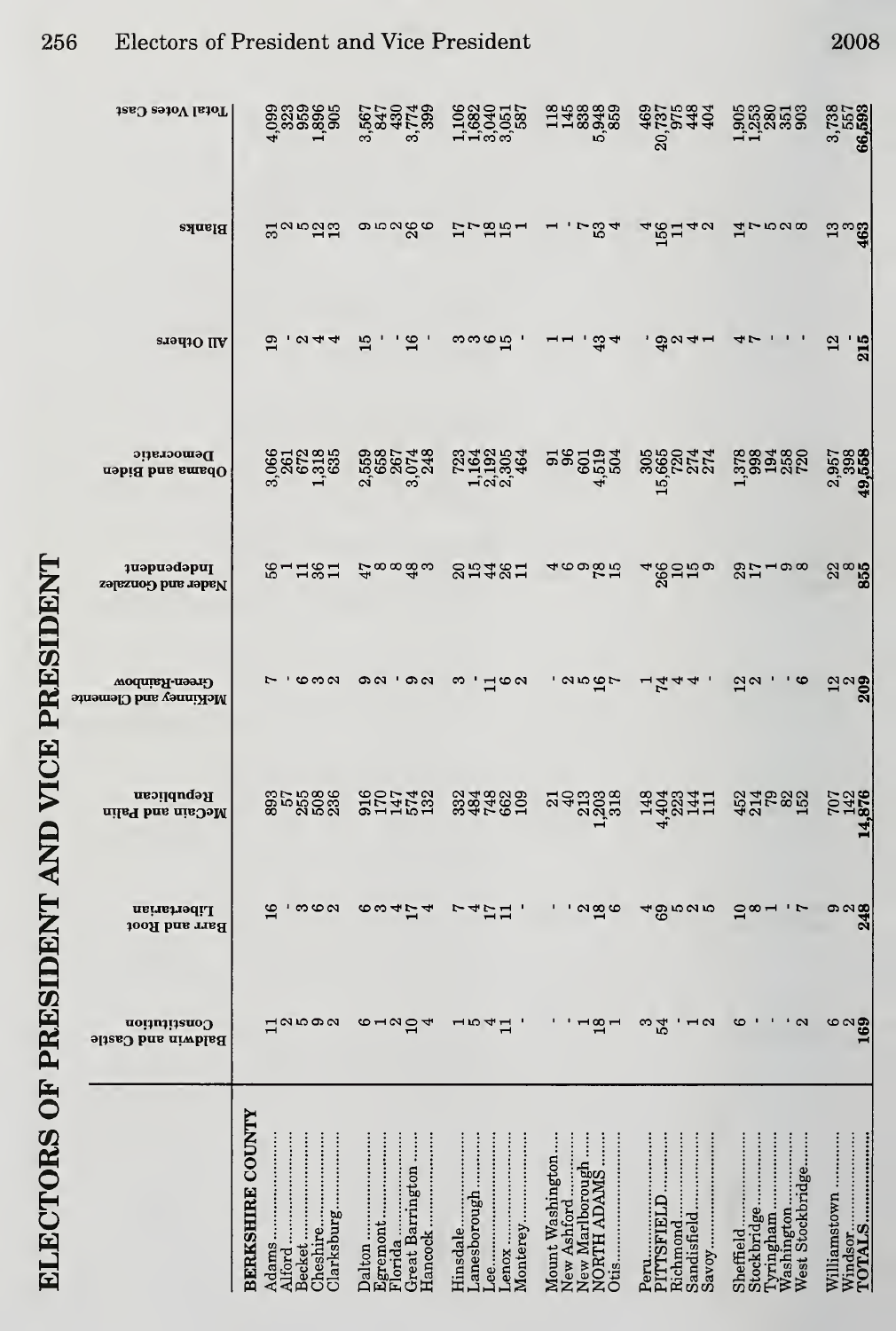|                       | 593<br>5085<br>5085<br>5085<br>5085<br>5085              | $\begin{array}{c} 12,060 \\ 2,508 \\ 3,5238 \\ 3.4,838 \\ 11,682 \end{array}$       | 3438306<br>34395076<br>3439506<br>67906                            | $\begin{array}{c} 7.418 \\ 10.3563 \\ 22.732 \\ 8.9732 \\ 8.9732 \\ 8.970 \\ \end{array}$ | 245,912    | 3132088<br>5747888<br>2008                                                          | 2,440<br>1,874<br>10,609     |
|-----------------------|----------------------------------------------------------|-------------------------------------------------------------------------------------|--------------------------------------------------------------------|-------------------------------------------------------------------------------------------|------------|-------------------------------------------------------------------------------------|------------------------------|
|                       | 85588                                                    | $35832$ $373938$                                                                    |                                                                    | 33852<br>23952                                                                            | 2,792      | ' ထ<br>ာ မ                                                                          | $2^\infty$                   |
|                       | នទន្លង់ខ្លួ                                              | <b>cordes</b>                                                                       | <b>25487</b>                                                       | $30 - 40$                                                                                 | 1,311      |                                                                                     | <b>၉</b><br>၁<br>၁<br>၁<br>၁ |
|                       | 3232<br>105285<br>10442<br>10442                         | $\begin{array}{c} 6.111 \\ 6.2931 \\ 2.3911 \\ 2.405 \\ 2.405 \\ 6.052 \end{array}$ |                                                                    |                                                                                           | 146,861    | 2802251<br>280252<br>280251                                                         | $\frac{1,830}{7,913}$        |
|                       | <b>213258</b>                                            | ಹಿಹಿದ್ದೆ ದಹಿ                                                                        | 888530                                                             | <b>Passan</b>                                                                             | 2,490      | ဖက္လာလည္လ                                                                           | 253                          |
|                       | ದ ಜಿ 4 ನ ಒ                                               | 188451                                                                              | 88575                                                              | ಅದನಹೆಸ                                                                                    | 435        |                                                                                     | r - 2<br>2                   |
|                       |                                                          | 5013386<br>5013386<br>501036                                                        | 0133445<br>0134445<br>004000                                       | 0618787<br>0637087787<br>063787787                                                        | 0,531<br>ಹ | 882588                                                                              | 543842                       |
|                       | sgarsa                                                   | $\frac{5}{3}$ % $\frac{4}{3}$<br>$rac{46}{31}$                                      | 85988                                                              | 309<br>309<br>25<br>23                                                                    | 913        | 12<br>◅                                                                             | $\frac{6}{3}$<br>$\Box$      |
|                       | <b>assan</b>                                             | 22<br>108<br>$\infty$<br>တ<br>$\mathbf{14}$                                         | 26<br>$\overline{10}$<br>နွ<br>$\frac{25}{25}$                     | 335<br>3352<br>17                                                                         | 579        | ၊ က<br>က                                                                            | 5<br>2<br>2<br>2<br>2        |
| <b>BRISTOL COUNTY</b> | Acushnet<br>Dighton<br>ATTLEBORO<br>Dartmouth<br>Berkley | Freetown<br>Fairhaven<br>Easton<br>Mansfield<br>FALL RIVER                          | Rehoboth<br>North Attleborough<br>Raynham<br>NEW BEDFORD<br>Norton | TAUNTON<br>Seekonk<br>Somerset<br>Westport<br>Swansea                                     | TOTALS     | <b>DUKES COUNTY</b><br>Edgartown<br>Chilmark<br>Oak Bluffs<br>Aquinnah<br>$Gosnold$ |                              |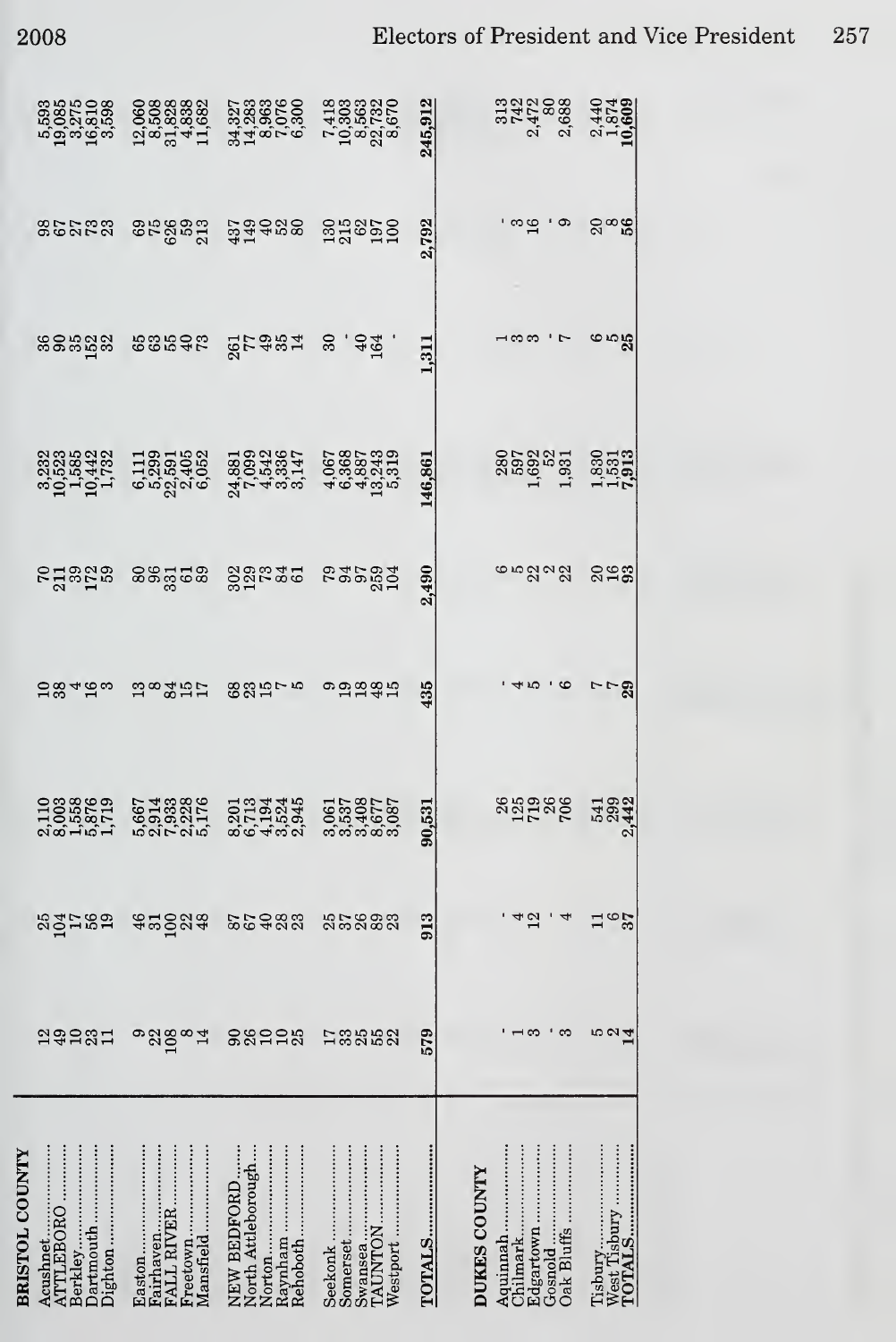| Total Votes Cast                          | 8,571<br>18,344<br>20,981<br>14,050<br>14,050                                                                            | 2009<br>2009<br>2009<br>2007<br>2009<br>2009<br>2009       | $\begin{array}{c} 27.138 \\ 8.160 \\ 19.956 \\ 29.984 \\ 6 \end{array}$                                                                                                           | $\begin{array}{c} 3.421 \\ 12.460 \\ 12.531 \\ 23.138 \\ 3.433 \\ 4.334 \\ \end{array}$ | 2523441<br>2523442<br>25062<br>26441                                        | 439622436436943624              |
|-------------------------------------------|--------------------------------------------------------------------------------------------------------------------------|------------------------------------------------------------|-----------------------------------------------------------------------------------------------------------------------------------------------------------------------------------|-----------------------------------------------------------------------------------------|-----------------------------------------------------------------------------|---------------------------------|
| Blanks                                    |                                                                                                                          | nnggas ang aggagga ngngg                                   |                                                                                                                                                                                   |                                                                                         | sagela sagaal                                                               |                                 |
| $319410$ IIV                              |                                                                                                                          | as si "sääa                                                | $\frac{1}{2}$ $\frac{1}{2}$ $\frac{25}{2}$ $\frac{2}{2}$                                                                                                                          |                                                                                         | oggasa mangta angka                                                         |                                 |
| Democratic<br>Obama and Biden             | $\begin{array}{c} 5,111 \\ 10,177 \\ 12,247 \\ 2,236 \\ 7,558 \\ \end{array}$                                            | 0001894<br>000604<br>000101                                | $15,552\n15,573\n15,932\n20,018\n3\n3\n4\n5\n6\n7\n8\n9\n15\n15\n15\n16\n17\n18\n19\n19\n19\n20\n3\n4\n4\n5\n6\n8\n9\n18\n19\n19\n19\n20\n3\n4\n5\n6\n6\n7\n8\n9\n19\n19\n19\n19$ |                                                                                         | $\begin{array}{c} 1.343 \\ 2.326 \\ 7.777 \\ 1.818 \\ 1.431 \\ \end{array}$ |                                 |
| <i>a</i> uapuadapul<br>Nader and Gonzalez | 82335                                                                                                                    | 14438                                                      |                                                                                                                                                                                   | 88495                                                                                   | 231957                                                                      | 385225                          |
| Green-Rainbow<br>McKinney and Clemente    | <b>882.pr</b>                                                                                                            | $\frac{1}{2}$                                              | 272220                                                                                                                                                                            | 4 ตุลหลา                                                                                | "7222                                                                       | ည္မွ ဆိုထိုင္အာ                 |
| Republican<br>McCain and Palin            |                                                                                                                          | 947<br>22713<br>23572<br>25137                             | 10,814<br>0,824<br>0,902<br>0,900<br>0,900<br>0,901                                                                                                                               | 0001000<br>00000000<br>000000                                                           | 887<br>1883<br>1950<br>10,890<br>10,890                                     | 146901314<br>116902314<br>11616 |
| Libertarian<br>Barr and Root              | <u>င်္ဆာဒ္</u> ဆီအ                                                                                                       | 12532                                                      | <b>SP 388</b>                                                                                                                                                                     | 25255                                                                                   | <b>28882</b>                                                                | 88988                           |
| Constitution<br><b>Baldwin and Castle</b> | 92577                                                                                                                    | $\circ$<br>$\Xi$ <sub>51</sub><br>14                       | 3555<br>$\frac{1}{5}$                                                                                                                                                             | $\mathfrak{a}$ ຊ c<br>$\frac{25}{6}$                                                    | 223<br>$-1$                                                                 | 5.5884                          |
|                                           | Boxford<br><b>ESSEX COUNTY</b><br>Janvers<br>Andover<br>Amesbury.<br>${\rm B}{\rm F}{\rm V}{\rm E}{\rm R}{\rm L}{\rm Y}$ | Hamilton<br>Groveland<br>Essex<br>Georgetown<br>GLOUCESTER | <br>ynnfield<br>HAVERHILL<br>AWRENCE<br>pswich<br><b>NNX</b>                                                                                                                      | Manchester-by-the-Sea<br>Methuen<br>Merrimac<br><b>Marblehead</b><br>Middleton          | North Andover<br>Nahant<br>Newbury<br>NEWBURYPORT<br>PEABODY                | Rockport<br>Rowley<br>SALEM     |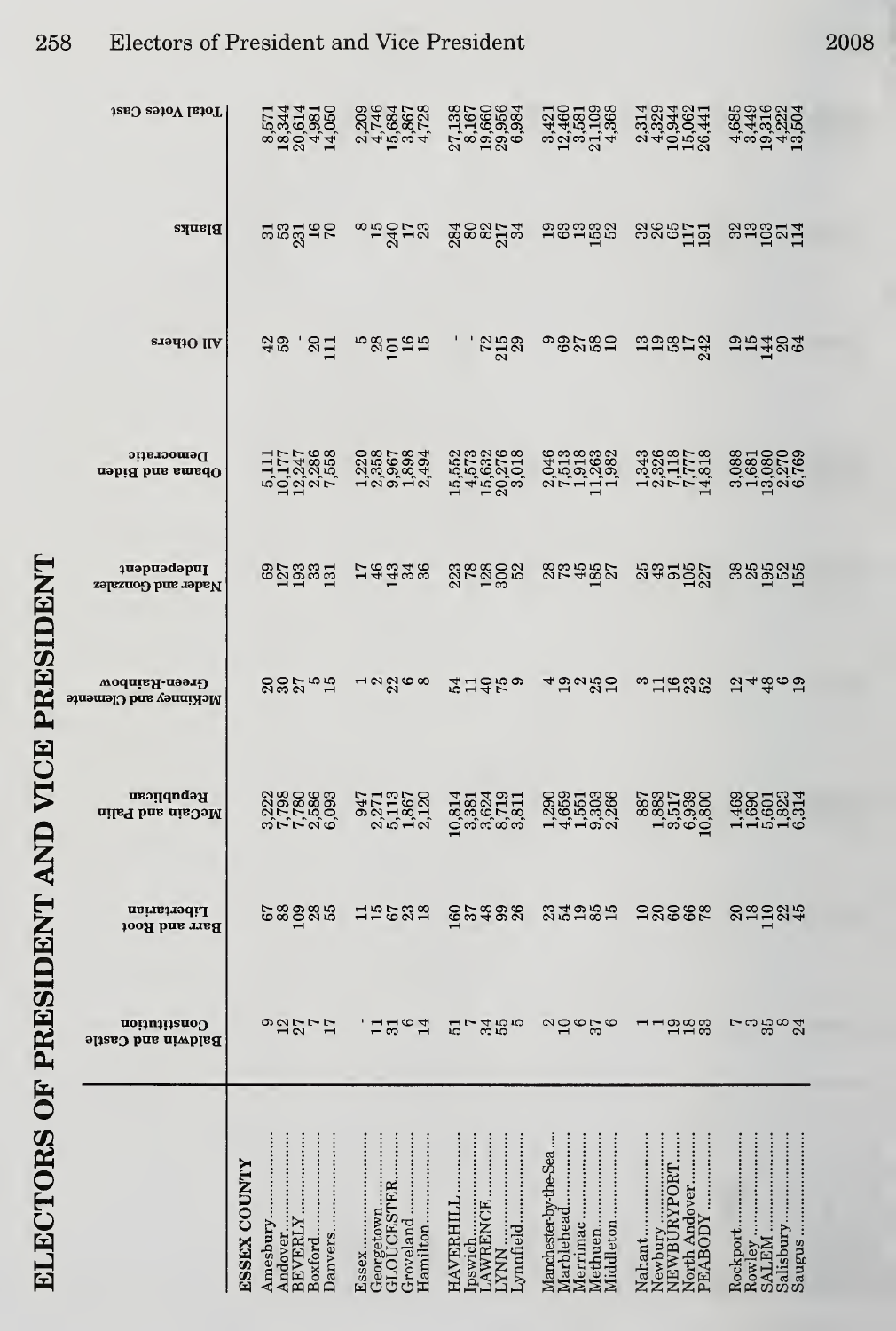| 8,191<br>8,855<br>9,345<br>9,777<br>956,071<br>956,071            | 1226823<br>122682                                                                                     | 1358885713888                                                                                      | 14974<br>14974<br>1495              | 4 1987<br>605457<br>4 1987                            | 12386388                                                        | 38,874<br><b>59</b> .874 |
|-------------------------------------------------------------------|-------------------------------------------------------------------------------------------------------|----------------------------------------------------------------------------------------------------|-------------------------------------|-------------------------------------------------------|-----------------------------------------------------------------|--------------------------|
| $^{609}_{111}$ $^{809}_{09}$                                      | 328                                                                                                   | 104                                                                                                |                                     | 29<br>အဌာန စ                                          | $\frac{20}{12}$                                                 | 11<br>345                |
| <b>3550LB</b>                                                     |                                                                                                       | $-100$<br>$\overline{5}$                                                                           |                                     |                                                       |                                                                 | इ                        |
| 5,103<br>1,824<br>1,182<br>1,508<br>208,976                       | 0395646080                                                                                            |                                                                                                    | 19883440                            | 3,265<br>39523<br>3,219,40<br>3,119,40                | 01688884<br>0033384<br>00474                                    | 660<br>27,919            |
| 3                                                                 | $-214$                                                                                                | 131193                                                                                             | r ga                                | 62235                                                 | ¤ິສັລ                                                           | 24<br>494                |
| ra 1000<br><b>CO</b><br>CO                                        |                                                                                                       | $\frac{26}{2}$<br>$\frac{2}{1}$                                                                    | $\mathbf{\Omega}$                   | $30 - 5.$                                             |                                                                 | $\frac{2}{165}$          |
| a 22022<br>42022<br>$\sim$ $  \sim$ $\sim$ $\sim$<br>$\mathbf{r}$ | 084955<br>0849545                                                                                     | 27866007<br>$\overline{\phantom{a}}$                                                               | 688819                              | 553<br>59955<br>5995                                  | 3188169                                                         | 2945                     |
| 4252<br>.604                                                      | てらそらて                                                                                                 | $\frac{25}{10}$<br>4<br>$\overline{41}$                                                            | $\alpha$ – $\alpha$ $\varpi$        | $\frac{17}{10}$<br>ဖက္အျဖ                             | ng na<br>Ņ                                                      | 182                      |
| 81<br>1919<br>1919                                                | $\alpha$<br>ಣ                                                                                         | 14<br>ຕ<br>ᡪ<br>ᡪ                                                                                  | ణ                                   | $-100$                                                | 12532                                                           | 84                       |
| West Newbury<br>TOTALS<br>lopsfield<br>Swampscott                 | <b>FRANKLIN COUNTY</b><br>$\texttt{Bernardston}$<br>Buckland<br>Charlemont<br>Colrain …….<br>Ashfield | Erving<br>Jeerfield<br>Greenfield<br>Conway<br>$\ddot{3}$ $\ddot{1}$ $\dot{3}$ $\dot{4}$ $\dot{5}$ | Heath<br>eyden<br>Monroe<br>everett | Montague<br>Rowe<br>Orange<br>New Salem<br>Northfield | <br>Shelburne<br>Warwick<br>Sunderland<br>Shutesbury<br>Wendell |                          |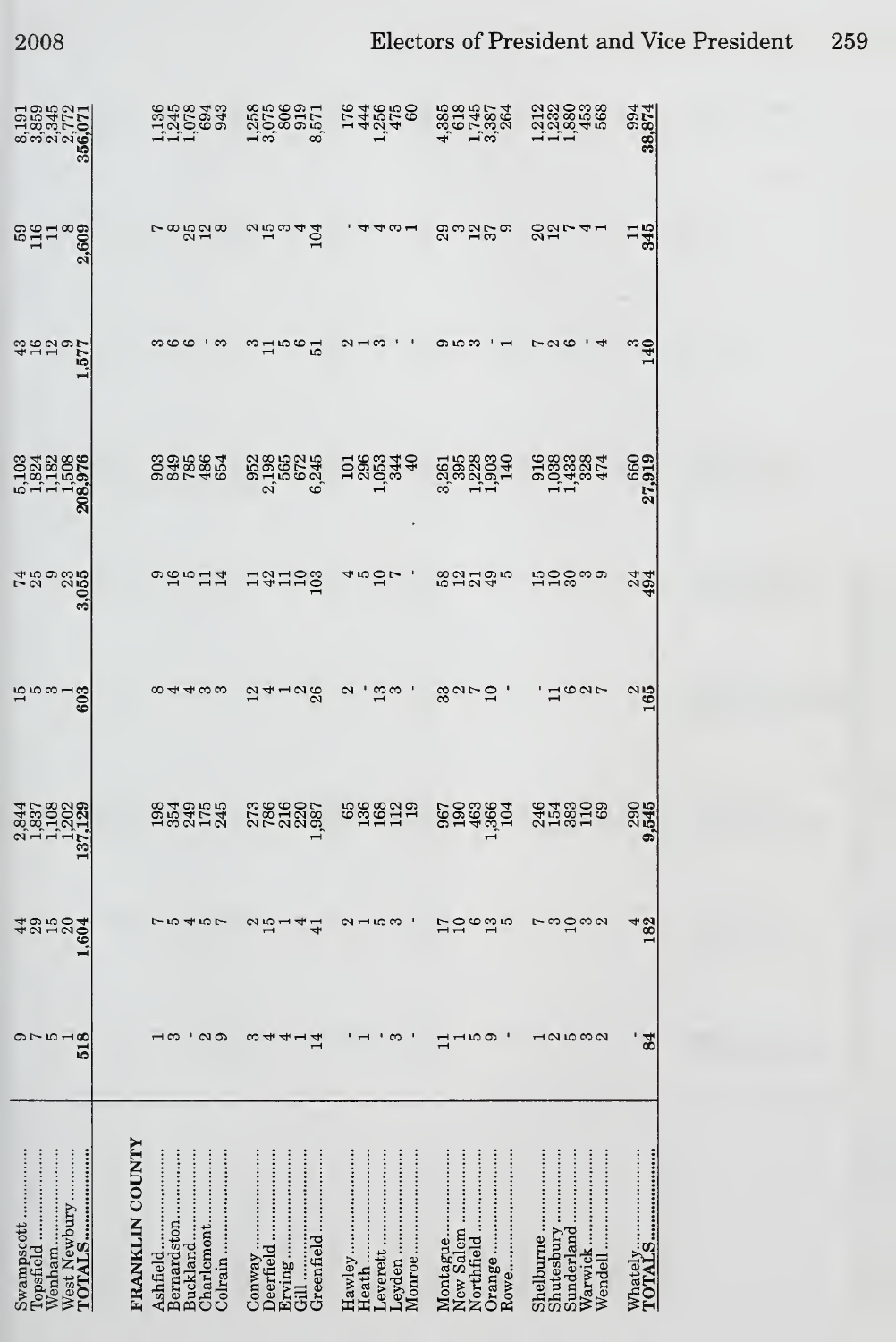| Total Votes Cast                      | 14,510<br>7013<br>2,9478<br>23,478                                                  | 8,640<br>8,994<br>2,941<br>2,523<br>15,523                     |                                                       |                                                                                                                                                                                                                                                                                                                              |                                                      |
|---------------------------------------|-------------------------------------------------------------------------------------|----------------------------------------------------------------|-------------------------------------------------------|------------------------------------------------------------------------------------------------------------------------------------------------------------------------------------------------------------------------------------------------------------------------------------------------------------------------------|------------------------------------------------------|
| <b>Blanks</b>                         |                                                                                     |                                                                |                                                       | $\begin{matrix} 5 & 0 & 0 & 0 & 0 \\ 0 & 0 & 0 & 0 & 0 \\ 0 & 0 & 0 & 0 & 0 \\ 0 & 0 & 0 & 0 & 0 \\ 0 & 0 & 0 & 0 & 0 \\ 0 & 0 & 0 & 0 & 0 \\ 0 & 0 & 0 & 0 & 0 \\ 0 & 0 & 0 & 0 & 0 \\ 0 & 0 & 0 & 0 & 0 \\ 0 & 0 & 0 & 0 & 0 \\ 0 & 0 & 0 & 0 & 0 \\ 0 & 0 & 0 & 0 & 0 \\ 0 & 0 & 0 & 0 & 0 \\ 0 & 0 & 0 & 0 & 0 \\ 0 & 0$ |                                                      |
| All Others                            |                                                                                     |                                                                |                                                       | 81486 83888888888888888888                                                                                                                                                                                                                                                                                                   |                                                      |
| Democratic<br>Obama and Biden         |                                                                                     |                                                                |                                                       | r 1 4 1 1 nova a agencia de la propondidade de la propondidade de la propondidade de la propondidade de la pro<br>Propondidade de la propondidade de la propondidade de la propondidade de la propondidade de la propondidade de<br>                                                                                         | $6,751$<br>9,304<br>4,230<br>121,454                 |
| Independent<br>Nader and Gonzalez     |                                                                                     |                                                                |                                                       | es<br>22 Europa Hawst and and all strand and all strand and all strand and all strand and all strand and all strand                                                                                                                                                                                                          |                                                      |
| Green-Rainbow<br>McKinney and Clement |                                                                                     |                                                                |                                                       | 88888 Haro B B8315 '88141                                                                                                                                                                                                                                                                                                    | 2314                                                 |
| Republican<br>McCain and Palin        |                                                                                     |                                                                |                                                       | 85884                                                                                                                                                                                                                                                                                                                        | 5,128<br>7,762<br>74,354<br>71,354                   |
| Libertarian<br><b>Barr and Root</b>   | 74900                                                                               | 25248                                                          | 32523                                                 | $^{24}_{120}$<br>w                                                                                                                                                                                                                                                                                                           | <b>47855</b><br>2855                                 |
| Constitution<br>Baldwin and Castle    | 22108<br>2010                                                                       | ဌာပေးတို့ကို                                                   | $\frac{88}{11}$<br>$\Omega$                           | $15 - 3$                                                                                                                                                                                                                                                                                                                     | $\frac{25}{36}$                                      |
|                                       | <b>HAMPDEN COUNTY</b><br>Brimfield<br>Blandford<br><b>COPEE</b><br>Agawam<br>hester | East Longmeadow<br>HOLYOKE<br>Holland<br>Granville<br>Hampden. | .udlow<br>ongmeadow<br>Montgomery<br>Monson<br>Palmer | SPRINGFIE<br>Russell<br>Southwick<br>Vales<br>olland                                                                                                                                                                                                                                                                         | Wilbraham<br>POTALS<br>West Springfield<br>WESTFIELD |

ELECTORS OF PRESIDENT AND VICE PRESIDENT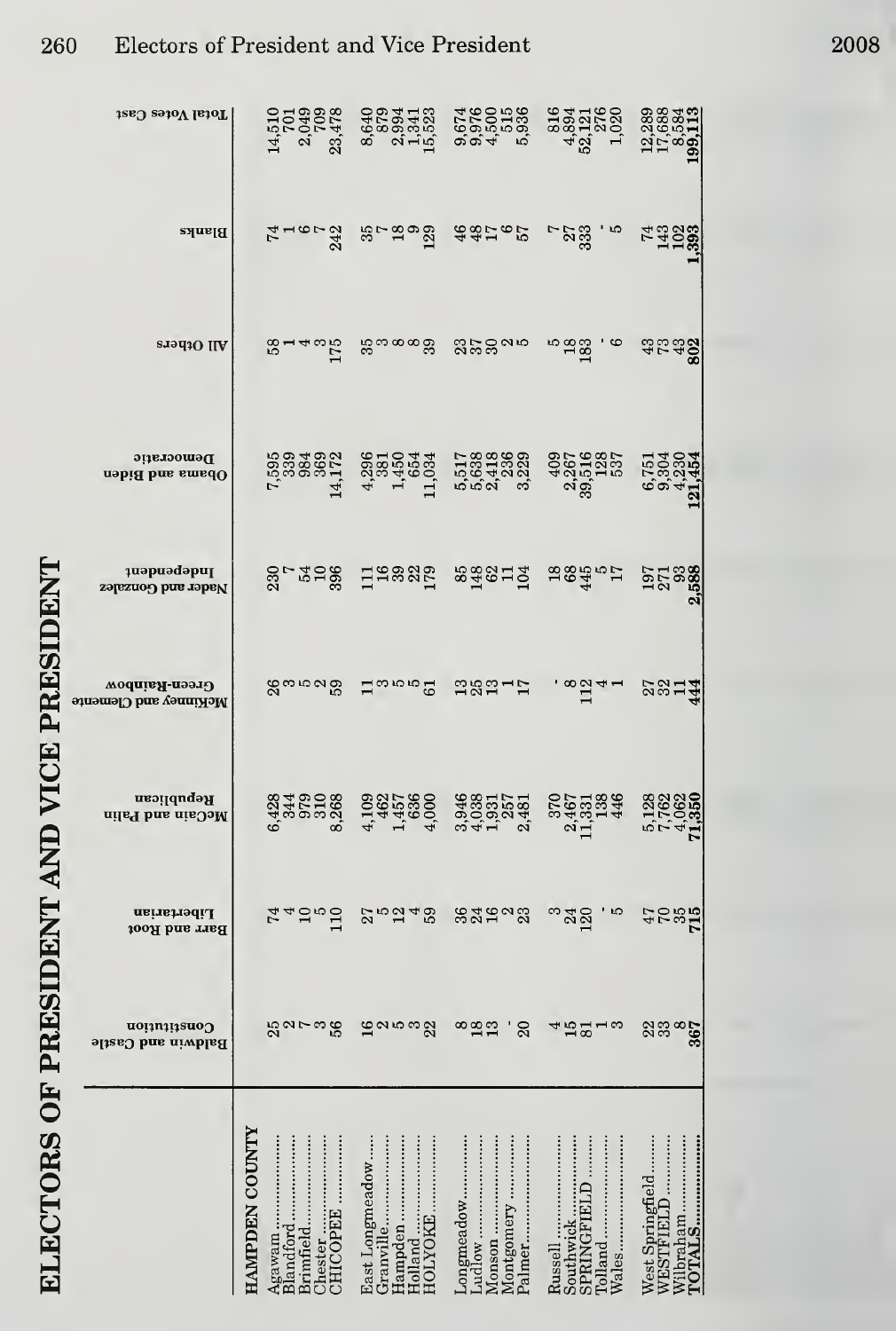| <b>HAMPSHIRE COUNTY</b>                                            |                              |                                |                                             |                              |                           |                                           |              |                      |                                                       |
|--------------------------------------------------------------------|------------------------------|--------------------------------|---------------------------------------------|------------------------------|---------------------------|-------------------------------------------|--------------|----------------------|-------------------------------------------------------|
| Amherst<br>Chesterfield                                            | $^{12}$                      | $\frac{58}{21}$<br>ю က         |                                             | <b>72613</b>                 |                           | $1,3829$<br>$4,824$<br>$6,214$<br>$6,214$ | ರಿದ್ದು , ಕ್ಷ | 55<br>55<br>56<br>54 | $\frac{12.937}{7,7330}$<br>$\frac{541}{541}$<br>8,929 |
| Easthampton                                                        | E                            | $\mathfrak{g}_p$               |                                             |                              |                           |                                           |              |                      |                                                       |
| Goshen<br>Hadley                                                   | $\circ$ a                    | 2110<br>∞<br>$\Omega$          |                                             |                              |                           |                                           | ່ສສ⊳         | 45 Tube              | 013602343<br>0501414<br>00011                         |
| South Hadley<br>NORTHAMPTON<br>Plainfield<br>Pelham<br>Middlefield | $^{2}$<br>$\mathbf{\bar{5}}$ | ස<br>29<br>$\mathbf{c}$        | 1868888<br>1568888 8856888<br>156888 865688 | ່ ສິ <sub>ຍ</sub><br>ເປີດທີ່ | ada da araaya 4600g 460da |                                           | പ്രമാ        | agang garot          | $16,395$<br>$16,395$<br>$9,395$<br>$9,110$<br>$9$     |
| Worthington<br>Southampton<br>Williamsburg<br>Westhampton          | r.<br>e                      | $\frac{15}{16}$<br>$\alpha$ ga | 1,821<br>1,821<br>4,331<br>4,332            | $\infty$ daga4               |                           |                                           | ≌ജ⊣∞         |                      | 34551758<br>3457758<br>3411758                        |
| <b>TOTALS</b>                                                      | $\frac{1}{10}$               | 335                            | 0,618                                       | 344                          | 998                       | 56,869                                    | 296          | 468                  | 80,038                                                |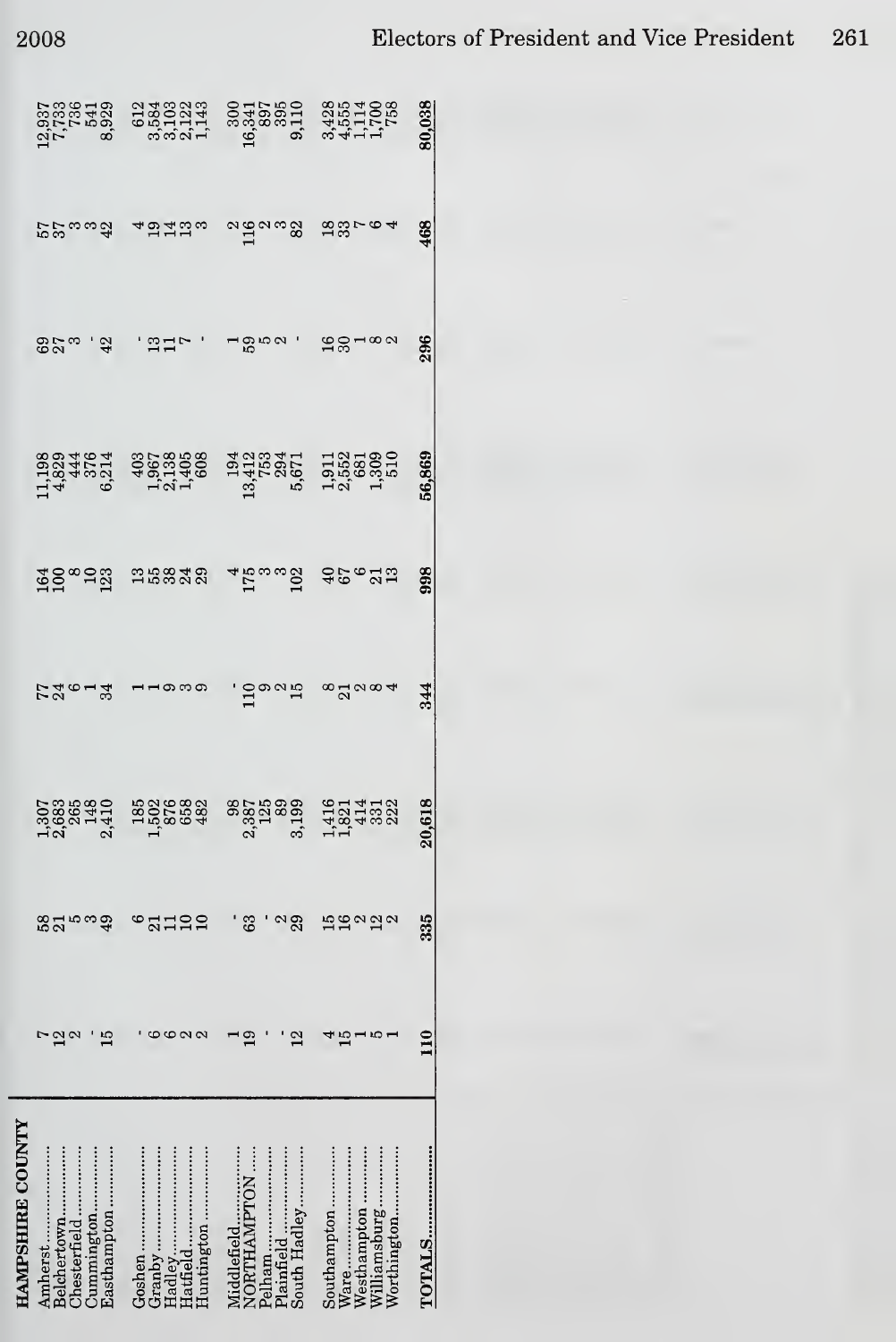| Total Votes Cast                          | 11,635<br>25,4881<br>25,480<br>3,394                                                     | 7435<br>135466<br>1354665<br>120355                         | Larges<br>2483834<br>ထွေ့<br>ထွယ်သို့သည်                                      | $\begin{array}{c} 1.866 \\ 1.2183 \\ 2.0385 \\ 6.037 \\ 6.037 \\ 7.037 \\ 8.037 \\ 9.037 \\ 1.037 \\ 1.037 \\ 1.037 \\ 1.037 \\ 1.037 \\ 1.037 \\ 1.037 \\ 1.037 \\ 1.037 \\ 1.037 \\ 1.037 \\ 1.037 \\ 1.037 \\ 1.037 \\ 1.037 \\ 1.037 \\ 1.037 \\ 1.037 \\ 1.037 \\ 1.037 \\ 1.037 \\ 1.037 \\ $ |                                         | $\begin{array}{c} 31,905 \\ 20,628 \\ 16,8374 \\ 5,674 \\ 5,7,664 \\ \end{array}$ | 15,405<br>18,155  |
|-------------------------------------------|------------------------------------------------------------------------------------------|-------------------------------------------------------------|-------------------------------------------------------------------------------|-----------------------------------------------------------------------------------------------------------------------------------------------------------------------------------------------------------------------------------------------------------------------------------------------------|-----------------------------------------|-----------------------------------------------------------------------------------|-------------------|
| Blanks                                    | 332583                                                                                   | sugges                                                      |                                                                               | <b>Bagaz o HBG</b> 8                                                                                                                                                                                                                                                                                | <b>888548</b>                           | 22889                                                                             | 80<br>297         |
| <b>ST9d3O IIA</b>                         | <b>1948511</b>                                                                           | <u>အထိုး အ</u>                                              | <b>BL 23 , SH 55 35</b>                                                       |                                                                                                                                                                                                                                                                                                     | 3582                                    | 231138                                                                            | 38                |
| Democratic<br>Obama and Biden             | $\begin{array}{c} 7.894 \\ 18.365 \\ 5.885 \\ 65 \\ 65 \\ 7.895 \\ 1.895 \\ \end{array}$ |                                                             | $\begin{array}{c} 40,876 \\ 2,1160 \\ 10,435 \\ 7,7316 \\ 7,7316 \end{array}$ | $\begin{array}{c} 016 \\ 0133 \\ 0333 \\ 0450 \\ 0483 \\ 0483 \\ \end{array}$                                                                                                                                                                                                                       | 45594753<br>453947<br>4593275<br>459475 | 20,646<br>13,865<br>0,549<br>17,598<br>17,598                                     | 9,139<br>11,406   |
| Independent<br>Nader and Gonzalez         | នន័ឌនួន                                                                                  |                                                             | eggeg gegeg                                                                   | 13882                                                                                                                                                                                                                                                                                               | <b>pages</b>                            | 2755388                                                                           | 135<br>167        |
| Green-Rainbow<br>McKinney and Clemente    | జౖ౭ౢౚ౭ౢౚ                                                                                 | 13359                                                       | $\Xi$ $4285$                                                                  | $48992 - 4892$                                                                                                                                                                                                                                                                                      | <b>cagor</b>                            | 63355                                                                             | 33                |
| Republican<br>McCain and Palin            | 440162<br>က ယ<br>$\infty$ $\rightarrow$                                                  | <b>Eggas</b><br>ທ໌<br>လတ်တ                                  | 0001004<br>சு புல்லு                                                          | 8204999<br>က်<br>ကြောင်းကို                                                                                                                                                                                                                                                                         | 75363106<br>0.82679106<br>0.04 2        | 0.0007<br>0.0007<br>0.0007<br>0.0010<br>$\overline{9}$                            | 5,846<br>6,050    |
| Libertarian<br>Barr and Root              | rgass                                                                                    | 48285                                                       |                                                                               | 142468                                                                                                                                                                                                                                                                                              | 54213                                   | 32438                                                                             | 762               |
| Constitution<br><b>Baldwin and Castle</b> | $-8441$                                                                                  | 28858                                                       | <b>84558</b>                                                                  | 3582<br>⇥                                                                                                                                                                                                                                                                                           | のおは65                                   | <b>892</b> 84                                                                     | $\frac{15}{18}$   |
|                                           | <b>COUNTY</b><br>Arlington<br><b>MIDDLESEX</b><br>Ayer………<br>Acton                       | Burlington<br>Billerica<br>Boxborough<br>Belmont<br>Bedford | Carlisle<br>CAMBRIDGE<br>Dracut<br>Chelmsford                                 | <br>Framingham<br>EVERETT<br>$Groton$<br>Holliston<br>Dunstable                                                                                                                                                                                                                                     | .ittleton<br>exington<br>Hopkinton      | MARLBOROUGH<br>MEDFORD<br><b>MALDEN</b><br>LOWELL<br>Maynard                      | Natick<br>MELROSE |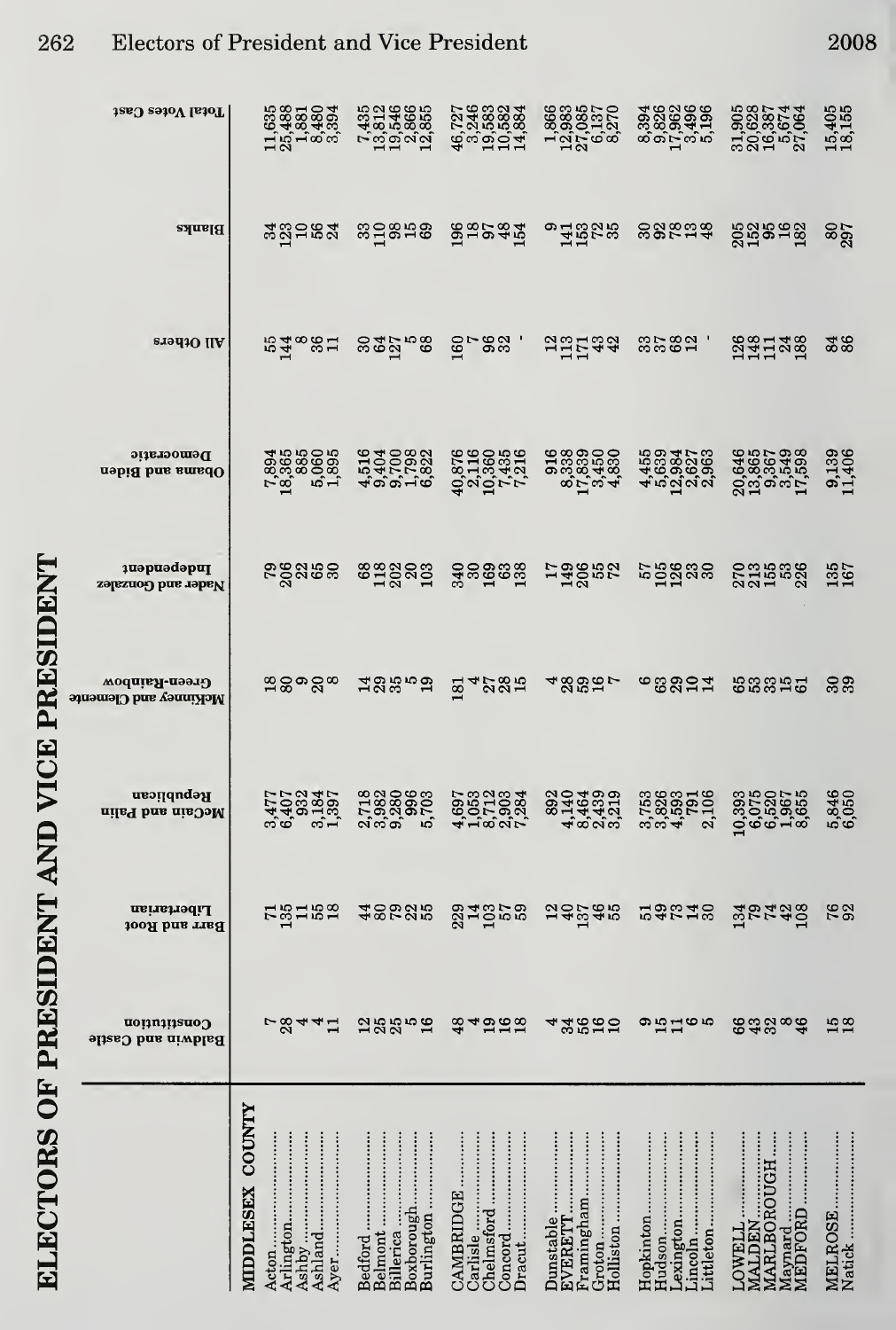| North Reading<br>Pepperell<br>NEWTON | Sherborn<br>Reading<br>Shirley<br>SOMERVII<br>Stoneham           | I'yngsborough.<br>Sudbury<br>Stow<br><b>Tewksbury</b><br>l'ownsend                                                                                                                                                               | Wakefield<br>Wayland<br>Westford<br><b>WALLTHAM</b><br>Watertown | Winchester<br>WOBURN<br>FOTALS<br>Wilmington.<br>Weston              | NANTUCKET COUNTY |
|--------------------------------------|------------------------------------------------------------------|----------------------------------------------------------------------------------------------------------------------------------------------------------------------------------------------------------------------------------|------------------------------------------------------------------|----------------------------------------------------------------------|------------------|
| အ<br>$\frac{9}{1}$                   | 237<br>ສ                                                         | <b>158</b>                                                                                                                                                                                                                       | 32<br>တ ထ                                                        | 14<br>$\infty$<br>೫<br>.014                                          | ∞∝               |
| ನ್ಷಿ ಪ್ರಸ್ತ                          | ದನೆ ದೆದ್ದಿ ಇ                                                     | 5522<br>33                                                                                                                                                                                                                       |                                                                  | 38<br>45<br>38<br>3,575                                              | ಬಿದಿ             |
| $10,283$<br>$4,233$<br>$3,116$       | 53331531<br>533421531<br>511553                                  |                                                                                                                                                                                                                                  | 0030001<br>10047601<br>1004010                                   | $\overline{24}$                                                      | 1,863            |
|                                      |                                                                  |                                                                                                                                                                                                                                  |                                                                  |                                                                      | $\Xi$            |
|                                      |                                                                  | eco a consegue de consegue de consegue de consegue de consegue de consegue de consegue de consegue de consegue<br>Santo de consegue de consegue de consegue de consegue de consegue de consegue de consegue de consegue de conse |                                                                  |                                                                      | $rac{6}{49}$     |
|                                      | 3360<br>334058<br>3343030865<br>743009655<br>743009555           | 2022365 7362885<br>2023865 7362886<br>2023865 7362886                                                                                                                                                                            |                                                                  | $3,902$<br>$5,812$<br>$7,381$<br>$10,237$<br>$10,237$<br>$164,484$   | 4,073<br>4,073   |
|                                      |                                                                  | ered and a second agon a second agon a second agon a second a second and a second a second a second a second a<br>Second a second a second a second a second a second a second a second a second a second a second a second a se |                                                                  |                                                                      | 35 <sub>0</sub>  |
|                                      |                                                                  | gaa graga aasan                                                                                                                                                                                                                  | chkaa gaarta                                                     |                                                                      | ನಿ               |
| 44,720<br>8,460<br>6,336             | 13,860<br>2,705156<br>2,3257446<br>2,033,744660<br>4,03274660516 |                                                                                                                                                                                                                                  | 14,246<br>24,200<br>16,1682<br>12,582<br>12,582                  | $6,503$<br>$12,508$<br>$12,508$<br>$19,229$<br>$19,490$<br>$730,490$ | 6,081            |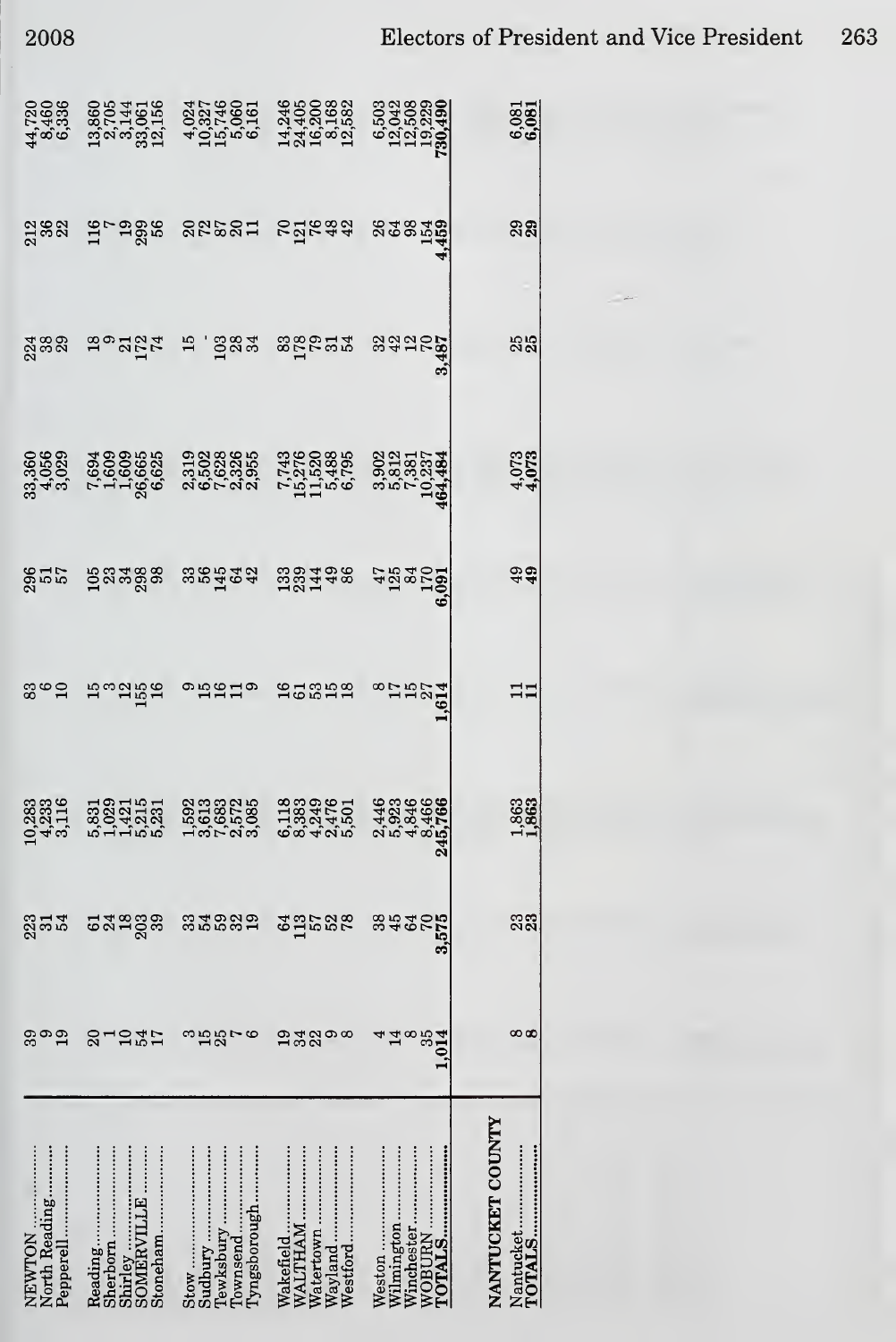|                                           | NORFOLK COUNTY | Bellingham<br>Avon | Brookline<br>Braintree                  | Cohasset<br>Dedham<br>Oover                   | Franklin<br>Foxborough | Holbrook<br>Medfield | Milton<br>Medway<br>Millis                  | Needham<br>Norfolk    | Norwood<br>Plainville<br>SONINGY                                              |        | Sharon<br>Stoughton                                                         | Walpole<br>Wellesley | Westwood<br>Weymouth                                 | <b>FOTALS</b><br>$W$ rentham                |
|-------------------------------------------|----------------|--------------------|-----------------------------------------|-----------------------------------------------|------------------------|----------------------|---------------------------------------------|-----------------------|-------------------------------------------------------------------------------|--------|-----------------------------------------------------------------------------|----------------------|------------------------------------------------------|---------------------------------------------|
| Constitution<br><b>Baldwin and Castle</b> |                | r                  | 8858                                    | ಇ8ವದ8                                         |                        |                      | 22888                                       | $\frac{8}{7}$         | 3007                                                                          |        | 35828                                                                       |                      | ຶ<br>53                                              | $\frac{13}{489}$                            |
| Libertarian<br>Barr and Root              |                |                    | 38014                                   | 23427                                         |                        |                      | <b>H&amp;&amp;&amp;H</b>                    |                       | <b>225342</b>                                                                 |        | 33858                                                                       |                      |                                                      | 458232<br>1.392                             |
| Republican<br>McCain and Palin            |                |                    | 1583428<br>1583428<br>15845             | 2561468515617                                 |                        |                      |                                             |                       |                                                                               |        | ararigo<br><b>39564</b>                                                     |                      |                                                      | တ်တြံ့တို့                                  |
| Green-Rainbow<br>McKinney and Clemen      |                |                    |                                         |                                               |                        |                      | 4 3821 48418 52228 54253 33835              |                       |                                                                               |        |                                                                             |                      | <b>2338</b>                                          |                                             |
| Independent<br>Nader and Gonzalez         |                |                    |                                         |                                               |                        |                      |                                             |                       |                                                                               |        |                                                                             |                      |                                                      |                                             |
| Democratic<br>nebiff bna amadO            |                |                    | 173648460<br>14584460<br>1458460        | 23321128<br>201128<br>201138                  |                        |                      | 85886486<br>8845448<br>88668                |                       | $11,331$<br>$7,5044$<br>$7,5044$<br>$7,114$<br>$22,810$                       |        | 10,424<br>6,622<br>0,6315<br>0,000<br>0,27701                               |                      |                                                      | $\frac{4,564}{14,727}$<br>14,727<br>200.675 |
| <b>PHOthers</b>                           |                |                    |                                         | erase strag grasse                            |                        |                      |                                             | <b>ಔ</b> ಷತವಿಜ್ಞ      |                                                                               | ಜಾಜಹಿತ |                                                                             |                      | $40045$<br>$4000$                                    |                                             |
| Blanks                                    |                |                    |                                         | ssäät saate                                   |                        | 46258                |                                             | <b>RH225</b><br>21225 |                                                                               |        | $\overset{\text{\normalsize{69}}}{\text{\normalsize{1}}}$                   |                      | $\frac{48}{172}$<br>$\frac{27}{43}$<br>$\frac{3}{4}$ |                                             |
| Total Votes Cast                          |                |                    | 2423<br>25327144<br>25327144<br>2527144 | 4,629<br>12,857<br>12,429<br>16,793<br>16,793 |                        |                      | 5,431<br>7,293<br>7,026<br>15,591<br>15,591 |                       | $\begin{array}{c} 17.336 \\ 17.3417 \\ 5.417 \\ 14.297 \\ 39.865 \end{array}$ |        | $\begin{array}{c} 14,582\\ 10,174\\ 10,635\\ 13,655\\ 14,560\\ \end{array}$ |                      |                                                      | 8,775<br>27,930<br>6,171<br>347,354         |

 $\mathbf{a}$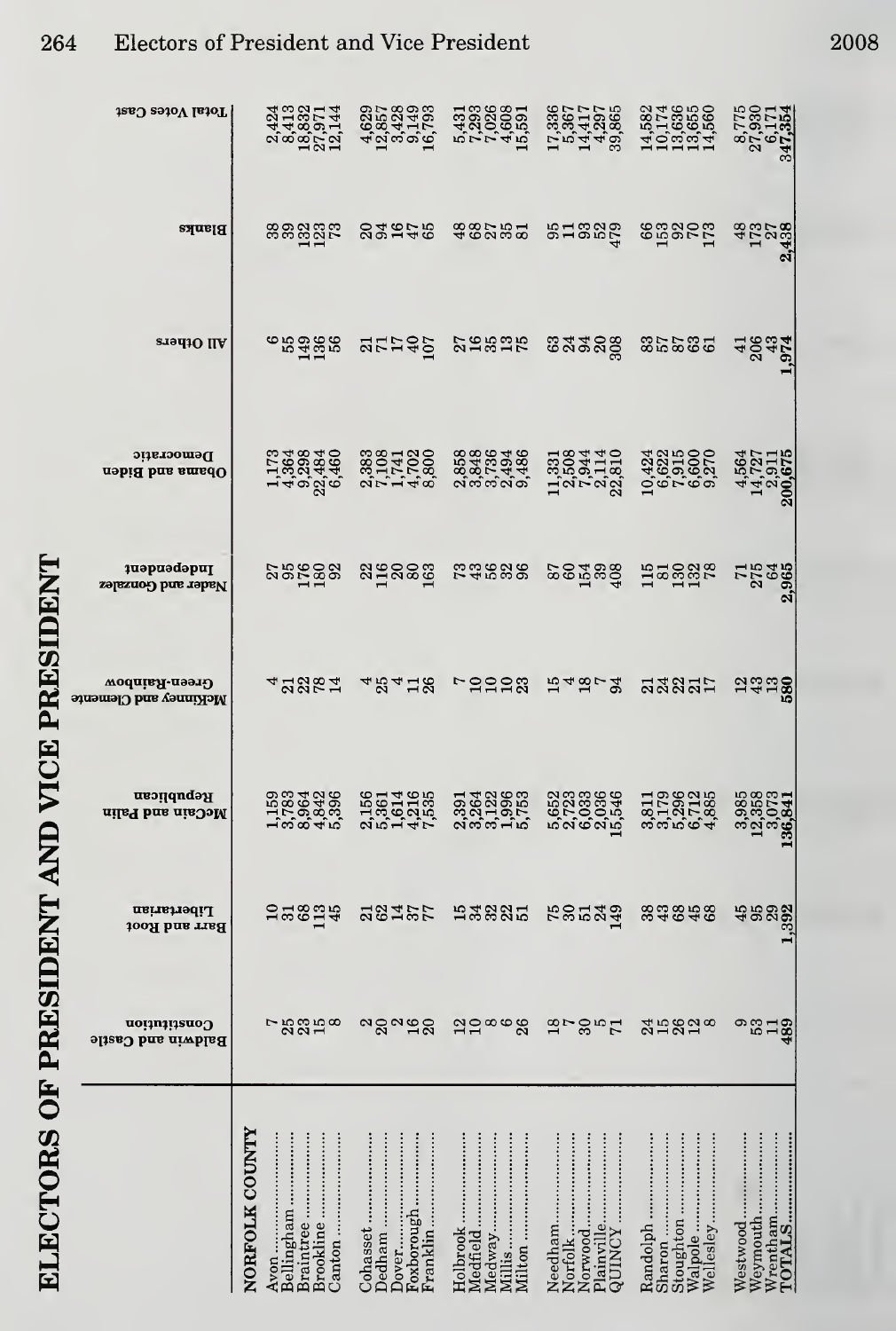| 2008 |  |  |
|------|--|--|
|      |  |  |

| PLYMOUTH COUNTY | Bridgewater<br><br>Duxbury<br>BROCKTON<br>Carver<br>Abington | Halifax<br><b>East Bridgewater</b><br>Hanover | .akeville<br>Marshfield<br>Marion                         | Pembroke<br>Norwell<br>Middleborough<br>Mattapoisett<br>Plymouth                     | Wareham<br>Plympton<br>Rochester<br>Scituate<br>Rockland | Whitman<br><b>TOTALS</b><br>West Bridgewater | <b>SUFFOLK COUNTY</b><br><br>REVERE<br><b>CHELSEA</b><br>BOSTON. |
|-----------------|--------------------------------------------------------------|-----------------------------------------------|-----------------------------------------------------------|--------------------------------------------------------------------------------------|----------------------------------------------------------|----------------------------------------------|------------------------------------------------------------------|
|                 | <b>E2859</b>                                                 | $\frac{580}{2}$                               | <u>ဖေ ထာ</u><br>16                                        | $4\frac{5}{2}$<br>4<br>$\frac{137}{2}$                                               | $4\,\infty$<br>325                                       | $\frac{4}{25}$                               | 3558288                                                          |
|                 | 35988                                                        | 412228                                        | 221542                                                    | 53<br>34.03<br>ග                                                                     | n 2333<br>1942                                           | 259                                          | <b>283850</b>                                                    |
|                 | 2504019<br>2604014<br>260914                                 | 00011899<br>00011699<br>0001100               | 8830668<br>889688<br>889820                               | $\begin{array}{c}\n 1.735 \\  1.8300 \\  1.6300 \\  1.6340 \\  1.6340\n \end{array}$ | 14523845545                                              | 2,163<br>2,531<br>2,904                      | 45,320<br>182042344<br>45,824<br>45,934                          |
|                 | 28595                                                        | $\alpha \alpha$ 4 $\alpha$ a                  | ຕະລ $\approx$                                             | $892 - 25$                                                                           | 100272                                                   | <b>9827</b><br>1487                          | <b>25332</b>                                                     |
|                 | <b>52435</b><br>12455                                        | 83638                                         | s<br>Example Basta Basta Sandara<br>Example Basta Sandara |                                                                                      |                                                          |                                              | $1,466$<br>$1738$<br>$1738$<br>$1,788$                           |
|                 | 45030776<br>450307776<br>450307776                           | 33800129<br>33805129<br>319001                | n 1186456<br>5004808<br>500011                            | $\begin{array}{c} 2,177 \\ 5,155 \\ 2,947 \\ 2,672 \\ 15,180 \end{array}$            | 787<br>1467<br>145850<br>14590                           | $\frac{1,701}{3,504}$<br>$.31,817$           | 185,976<br>5,926<br>5,9341<br>5,284<br>207,127                   |
|                 | န္မွစ္တည္မွစ္မယ္                                             | <b>3432, 28298</b>                            |                                                           | 88848                                                                                | re de de la                                              | 29<br>23<br>1217<br>1217                     | 949<br>1816<br>111                                               |
|                 |                                                              | nega saaad sarag                              |                                                           | <b>REZURE 88828</b>                                                                  |                                                          | <b>25221</b>                                 | 245<br>2005<br>2014<br>2014                                      |
|                 | 8097<br>115575<br>23369<br>809                               | 7397<br>0007488<br>748288                     | 5,7234<br>5,7234<br>5,034<br>5,004                        | 4,047<br>11,441<br>16,870<br>9,041<br>29,041                                         | 1,7123<br>1,1251<br>110,914<br>110,914                   | $\frac{3,992}{7,249}$<br>251,539             | $236,525$ $16,922$ $1522$ $270,673$                              |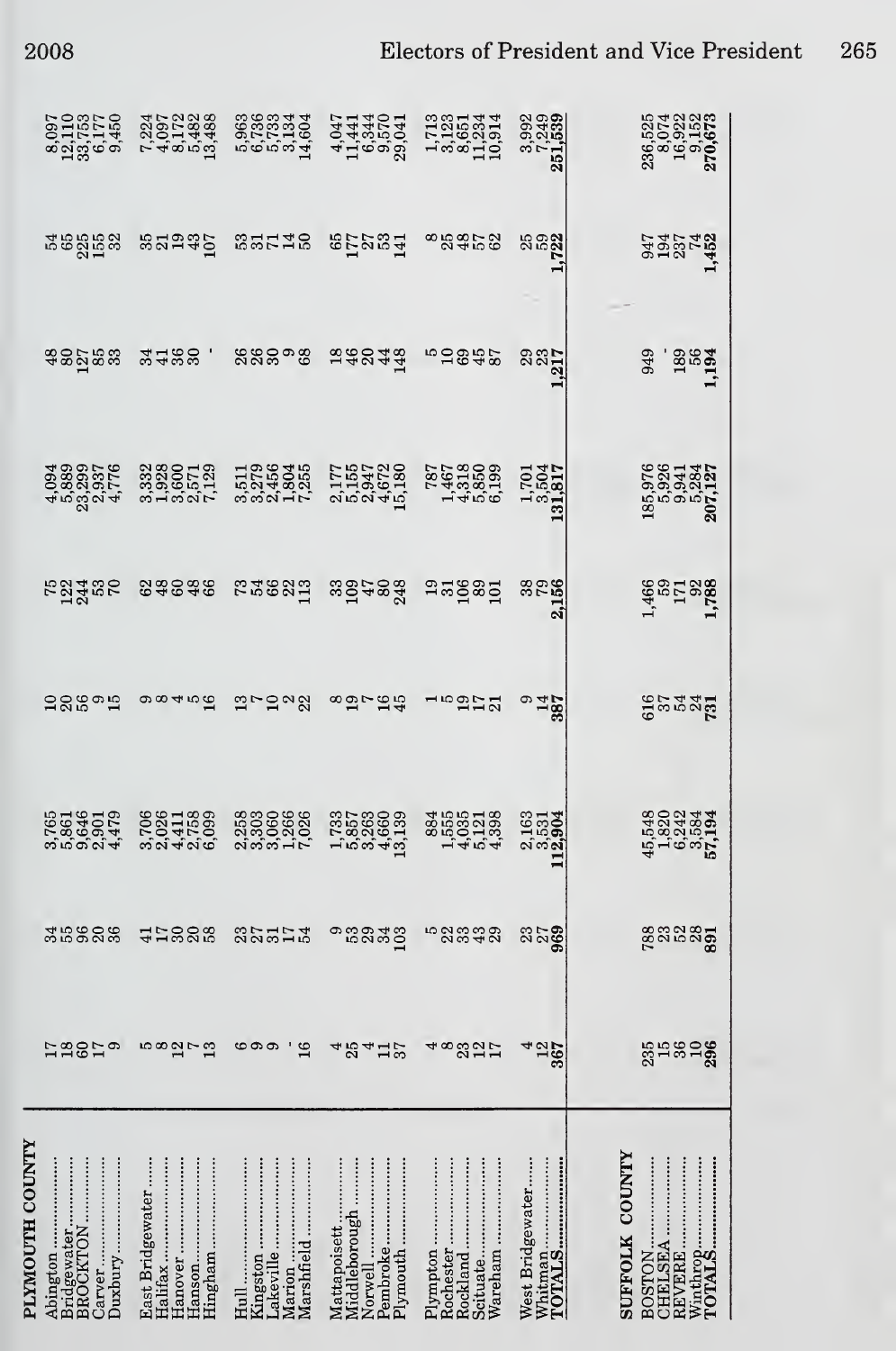| Total Votes Cast                          |                                              | 059306<br>06957486<br>40010                     | 00210422<br>0020432<br>04014                      | 887<br>0274896<br>001489                        |                                                                              |                                                        | 554<br>2,398<br>8,149                             |
|-------------------------------------------|----------------------------------------------|-------------------------------------------------|---------------------------------------------------|-------------------------------------------------|------------------------------------------------------------------------------|--------------------------------------------------------|---------------------------------------------------|
|                                           |                                              |                                                 |                                                   |                                                 |                                                                              | 5, 756<br>5, 2394<br>5, 2394<br>5, 547<br>5, 2947      |                                                   |
| Blanks                                    | ននិងដន                                       | $x^2$ သတ္တ $x^2$                                | 4280%                                             | <b>40024</b>                                    | 199246                                                                       | <b>29823</b>                                           | ີ $\frac{35}{25}$                                 |
| <b>ST9d1O IIA</b>                         | 2132.                                        | <b>321828</b>                                   | 82858                                             | <b>255746</b>                                   | 212885                                                                       | <b>.</b> ១៩៥                                           | ⊣െ                                                |
|                                           |                                              |                                                 |                                                   |                                                 |                                                                              |                                                        |                                                   |
| Democratic<br>Obama and Biden             | 1,787<br>2,647<br>1,409<br>1,409<br>1,409    | 22298<br>23522<br>25528<br>2883                 | 7018886<br>7962566<br>318566<br>3186              | <b>9825888</b><br>44<br><b>QUO</b>              | 1,347<br>1,15821<br>1,1683<br>1,063                                          |                                                        | 289<br>1,091<br>4,516                             |
|                                           |                                              |                                                 |                                                   |                                                 |                                                                              |                                                        |                                                   |
| <b>u</b> spusdapul<br>Nader and Gonzalez  | 21225                                        | <b>EXERT</b>                                    | 88526                                             | 13228                                           | ್ಷ ಜೆಪ್ಪೂ                                                                    | <b>88588</b>                                           | ಾಜದ                                               |
| Green-Rainbow<br>McKinney and Clemente    | $\frac{65404}{6}$                            | いしょ この                                          | $\Xi$ .<br>$\Xi$<br>່ສ                            | ၛၘၜၷၜၛႍ                                         | လူပေမည္ဆ                                                                     | ದೆ ಹಿದರು                                               | 44                                                |
|                                           |                                              |                                                 |                                                   |                                                 |                                                                              |                                                        |                                                   |
| Republican<br>McCain and Palin            | 498927<br>$-1$ $ \infty$ $-1$                | 88145811<br>88158211<br>က                       | <b>2222222</b><br>222222<br>$N$ $N$ $N$<br>LO     | 3,171<br>4,052<br>4,158<br>4,805<br>4,805       | 4277099<br>$-1 - 1 - 0$                                                      | <b>0018902</b><br>000902<br>$\alpha - \alpha$          | 248<br>2244<br>324<br>$\rightarrow \infty$        |
|                                           |                                              |                                                 |                                                   |                                                 |                                                                              |                                                        |                                                   |
| Libertarian<br>Barr and Root              | 22572                                        | <b>Shared</b>                                   | 22435                                             | 996<br>326                                      | 122227                                                                       | 37886                                                  | ္ကေတ္သ                                            |
| Constitution<br><b>Baldwin and Castle</b> | $6 - 2240$                                   | ဌ။ ဖေစဥ္မျ                                      | 30 <sub>o</sub><br><b>454</b>                     | 23278                                           | ongan<br>Santa                                                               | <b>13823</b>                                           | $\frac{3}{2}$                                     |
|                                           |                                              |                                                 |                                                   |                                                 |                                                                              |                                                        |                                                   |
|                                           |                                              |                                                 |                                                   |                                                 |                                                                              |                                                        |                                                   |
|                                           |                                              | $\vdots$                                        |                                                   |                                                 |                                                                              |                                                        |                                                   |
|                                           | <b>WORCESTER COUNTY</b><br>thol<br>shburnham | Blackstone<br>harlton<br>Boylston<br>Brookfield | )udley<br>Jouglas<br>FITCHBURG<br>East Brookfield | lardwick<br>larvard<br><b>GARDNER</b><br>Holden | Hubbardston<br>Hopedale<br>ancaster<br><b>ELCENEL :::::::::</b><br>EOMINSTER | Aillbury<br>Aillville<br>filford<br>Iendon<br>amenburg | Northborough<br>North Brookfield<br>New Braintree |
|                                           |                                              |                                                 |                                                   |                                                 | eicester                                                                     |                                                        |                                                   |

ELECTORS OF PRESIDENT AND VICE PRESIDENT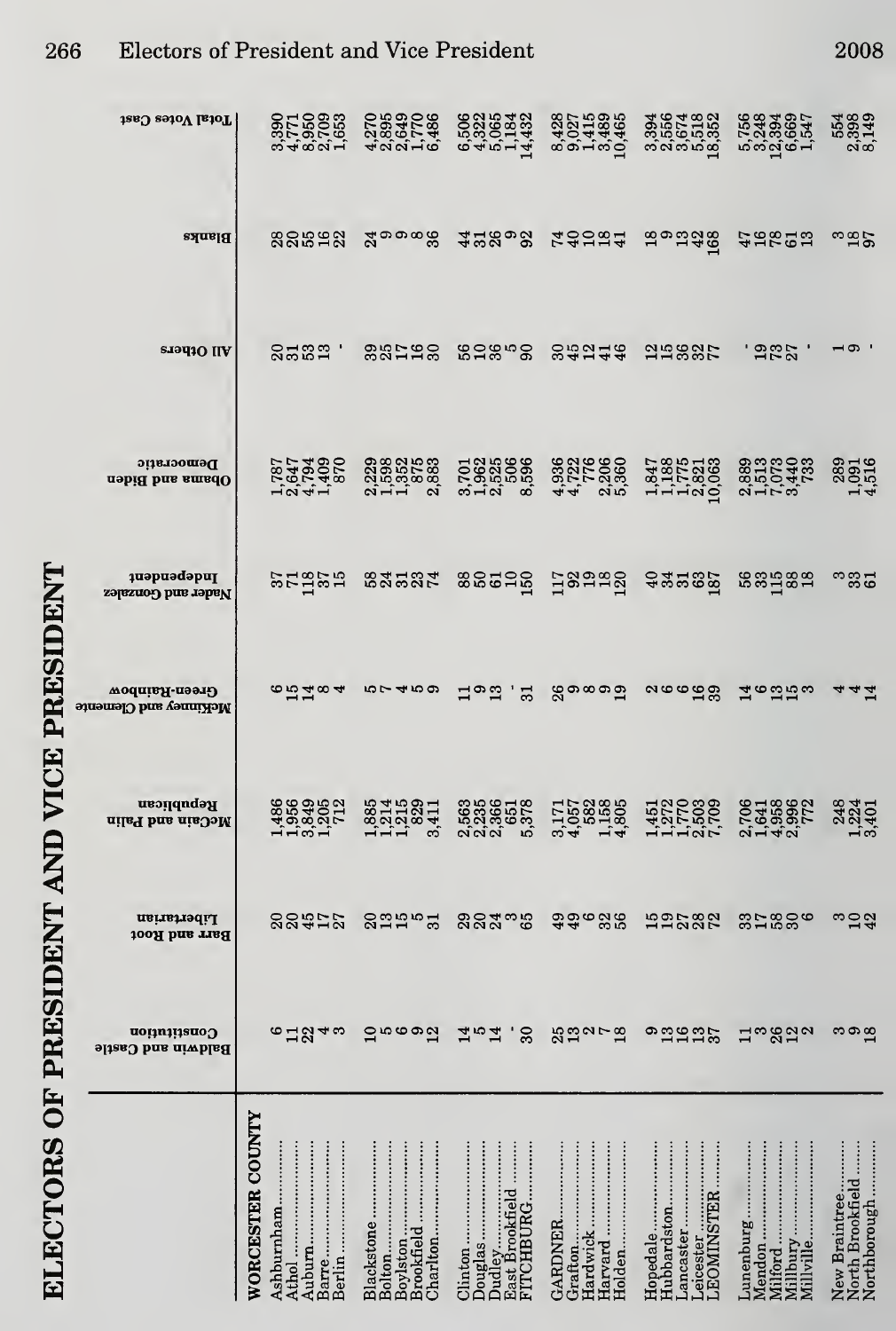695<br>42029<br>412044<br>50744

694842 544954 8828386<br>675855 133550 8688386<br>64666 103560 8698386

| 36 <sub>0</sub>       | ಙೢಁೲೲಙೢ                                                   | 9.2748                                                                              |                                                          | <b>251222 25265</b>                     | 162543                                                                   | 2,454   |  |
|-----------------------|-----------------------------------------------------------|-------------------------------------------------------------------------------------|----------------------------------------------------------|-----------------------------------------|--------------------------------------------------------------------------|---------|--|
| ದೆ. ಬ                 | 201 m b 2                                                 |                                                                                     | <b>231283</b>                                            | 321<br>241                              | 157441                                                                   | 1,878   |  |
| 3,625                 | 3,237<br>1,2466<br>1,138<br>1,138                         | $\begin{array}{c} 399 \\ 3927 \\ 2,0201 \\ 10,0001 \\ 3,4466 \end{array}$           | 22222 22450<br>22222 23450<br>23232 24450                |                                         | $1,010$ $0.308$ $0.3044$ $0.3044$ $0.41,352$                             | 202,107 |  |
| <b>27</b>             | 33222                                                     | - 28258                                                                             | 64665 48494                                              |                                         | 333552                                                                   | 4,148   |  |
| $\frac{1}{2}$         | $\frac{1}{2}$                                             | 94884                                                                               | $rac{1}{2}$                                              | $\Omega_{\text{N}}$ $\Omega_{\text{N}}$ | 42500                                                                    | 783     |  |
| 3,748<br>562          | 3,061<br>1,194<br>1,331<br>1,008                          |                                                                                     | 0033861<br>043261<br>000011                              | 1322551<br>032550<br>131050             | 936<br>3,496<br>1,866<br>18,474<br>18,474                                | 152,101 |  |
| $\frac{4}{3}$         | 2023<br>2025                                              | 52255                                                                               | sanda sagasa                                             |                                         | oggada                                                                   | 816     |  |
| $\frac{15}{11}$       | <u>က က က ယ</u><br>ដ                                       | ลารี ซี <i>น</i>                                                                    | $\sharp$ rg<br>$\frac{\infty}{1}$                        | $17$<br>$11$<br>4<br>$\mathbf{1}$       | တ ထ<br>$\frac{13}{175}$                                                  | 761     |  |
| Oakham<br>Northbridge | Oxford<br>Paxton<br>Phillipston<br>Princeton<br>Petersham | Southborough<br>Royalston<br>Rutland<br>Southbridge<br>$\ddot{\cdot}$<br>Shrewsbury | Templeton<br>Sterling<br>Sturbridge<br>Spencer<br>Sutton | Webster<br>Uxbridge<br>West Boylston    | WORCESTER<br>Winchendon<br>Westminster<br>Westborough<br>West Brookfield | TOTALS  |  |

366,048

 $7,615$ <br> $1,130$ 

5583341<br>5583541<br>620 234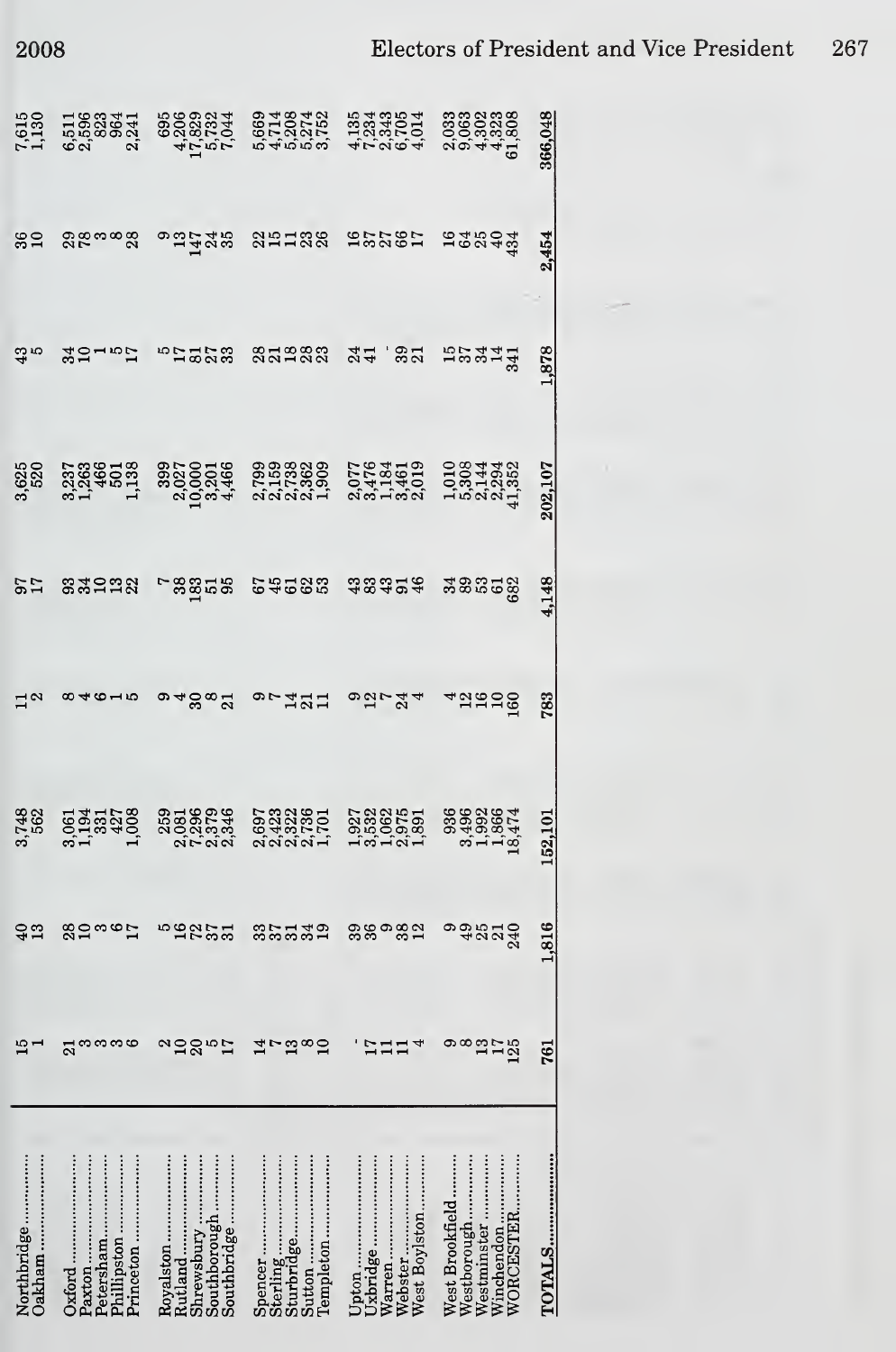| 288588<br>2854688<br>285<br>Blanks<br>$\frac{35}{25}$ $\frac{25}{25}$<br>$427$<br>$4503$<br>$1503$<br>$1122$<br>%<br>8888888<br>0000000<br>000000<br>$\begin{array}{c} 0.06\% \\ 0.07\% \\ 0.24\% \\ 0.09\% \end{array}$<br>0.04%<br>0.07%<br>0.05%<br>0.05%<br>0.046%<br>∞∞ஐ⊣ಣ<br><u>ಇನ್ವಾ</u> ಜ<br>All Others<br><u>လ္ထိ မထိ</u><br>လက္ထိ မဟု<br>$\begin{array}{l} 27.15\% \\ 25.13\% \\ 35.13\% \\ 29.60\% \\ 20.61\% \end{array}$<br>$\begin{array}{l} 34.13\% \\ 35.72\% \\ 20.84\% \\ 30.92\% \end{array}$<br>%<br>$\begin{array}{l} 32.05\% \\ 17.20\% \\ 11.10\% \\ 17.13\% \\ 17.13\% \\ 34.40\% \end{array}$<br>16,325<br>12,888<br>12,480<br>18,309<br>of Gloucester<br>$1452\n8452\n962\n41\n99\n41\n109\n109$<br>7,114<br>11,483<br>11,865<br>18,514<br>18,514<br><b>Edward J. O'Reilly</b><br>$\begin{array}{l} 66.90\% \\ 69.09\% \\ 82.03\% \\ 65.39\% \\ 60.39\% \\ 64.28\% \end{array}$<br>$\begin{array}{l} 72.07\% \\ 73.46\% \\ 71.82\% \\ 68.58\% \\ 74.02\% \end{array}$<br>$\begin{array}{l} 64.92\% \\ 62.51\% \\ 73.99\% \\ 67.09\% \end{array}$<br>%<br>55633<br>05592<br>nf Boston<br>8801834<br><b>7383333</b><br>7382533<br>,χ<br>м<br>uųvį<br>owar<br>1898<br>284<br>acides<br>Argua<br>Aggregate<br><b>AMPSHIRE.</b><br>ARNSTABLE<br>of Votes<br>ORCESTER<br><b>ANTUCKET</b><br>ERKSHIRE<br><b>IDDLESEX</b><br>LYMOUTH.<br>UFFOLK<br>ORFOLK.<br>UKES<br><b>RANKLIN</b><br><b>AMPDEN</b><br>RISTOL.<br>SSEX. |              | Demo         | ocratic Primary |         |           |     |          |       |                                           |                               |
|---------------------------------------------------------------------------------------------------------------------------------------------------------------------------------------------------------------------------------------------------------------------------------------------------------------------------------------------------------------------------------------------------------------------------------------------------------------------------------------------------------------------------------------------------------------------------------------------------------------------------------------------------------------------------------------------------------------------------------------------------------------------------------------------------------------------------------------------------------------------------------------------------------------------------------------------------------------------------------------------------------------------------------------------------------------------------------------------------------------------------------------------------------------------------------------------------------------------------------------------------------------------------------------------------------------------------------------------------------------------------------------------------------------------------------------------|--------------|--------------|-----------------|---------|-----------|-----|----------|-------|-------------------------------------------|-------------------------------|
|                                                                                                                                                                                                                                                                                                                                                                                                                                                                                                                                                                                                                                                                                                                                                                                                                                                                                                                                                                                                                                                                                                                                                                                                                                                                                                                                                                                                                                             |              |              |                 |         |           |     |          |       | %                                         |                               |
|                                                                                                                                                                                                                                                                                                                                                                                                                                                                                                                                                                                                                                                                                                                                                                                                                                                                                                                                                                                                                                                                                                                                                                                                                                                                                                                                                                                                                                             |              |              |                 |         |           |     |          |       | 2028<br>0.678<br>0.67448<br>1.228         | 00014001<br>0001601<br>000010 |
|                                                                                                                                                                                                                                                                                                                                                                                                                                                                                                                                                                                                                                                                                                                                                                                                                                                                                                                                                                                                                                                                                                                                                                                                                                                                                                                                                                                                                                             |              |              |                 |         |           |     |          |       | 0.74%<br>1.33%<br>0.43%<br>4.91%<br>4.91% | 5168866<br>5388568<br>5391911 |
|                                                                                                                                                                                                                                                                                                                                                                                                                                                                                                                                                                                                                                                                                                                                                                                                                                                                                                                                                                                                                                                                                                                                                                                                                                                                                                                                                                                                                                             |              |              |                 |         |           |     |          |       | $0.89%$<br>$1.70%$<br>$2.93%$<br>$1.90%$  | 38882<br>2838<br>4358         |
|                                                                                                                                                                                                                                                                                                                                                                                                                                                                                                                                                                                                                                                                                                                                                                                                                                                                                                                                                                                                                                                                                                                                                                                                                                                                                                                                                                                                                                             | <b>OTALS</b> | 146<br>342,4 | 67.65%          | 154,395 | $30.50\%$ | 538 | $0.11\%$ | 8,808 | 1.74%                                     | 506,18                        |

|                       |                                 | Republican Primary                          |             |                                                                                                      |           |                                                                                                                                |                                            |  |
|-----------------------|---------------------------------|---------------------------------------------|-------------|------------------------------------------------------------------------------------------------------|-----------|--------------------------------------------------------------------------------------------------------------------------------|--------------------------------------------|--|
| Aggregate<br>of Votes | de Harwich<br>Jeffrey K. Beatty |                                             | eradio<br>% |                                                                                                      | Blanks    |                                                                                                                                | Total Votes Cast                           |  |
| BARNSTABLE            | 7,664<br>506                    | *<br>83.16%<br>83.172%<br>85.172%<br>87.34% | 86          | $\begin{array}{r} 8 \\ 8 \\ 0.93\% \\ 0.37\% \\ 0.127\% \\ 1.273\% \\ 1.273\% \\ 1.27\% \end{array}$ | 1,544     | $\begin{array}{r} \ast \  \  \, \ast \  \  \, 16.61\%\ \, \\ 16.87\%\ \, \\ 1.39\%\ \, \\ 10.96\%\ \, \\ 12.39\%\ \end{array}$ |                                            |  |
| <b>SERKSHIRE </b>     |                                 |                                             |             |                                                                                                      |           |                                                                                                                                |                                            |  |
|                       |                                 |                                             | 52          |                                                                                                      | 26<br>449 |                                                                                                                                |                                            |  |
| <b>JUKES </b>         | 3,595<br>199<br>5,305           |                                             |             |                                                                                                      | 47        |                                                                                                                                |                                            |  |
| <b>ISSEX</b>          |                                 |                                             | 77          |                                                                                                      | 692       |                                                                                                                                | 9294<br>534<br>955<br>955<br>9574<br>95074 |  |
|                       |                                 |                                             |             |                                                                                                      |           |                                                                                                                                |                                            |  |